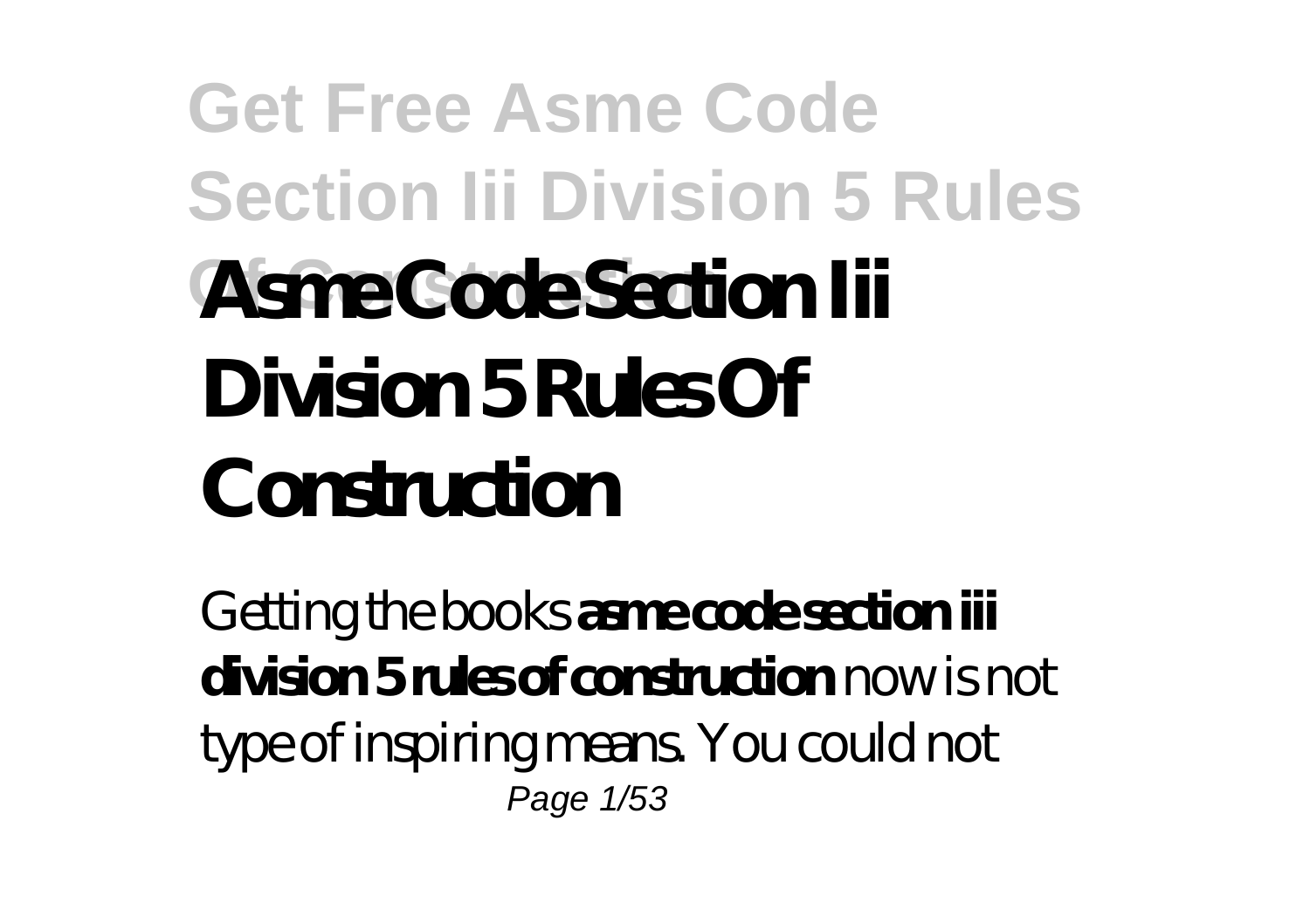**Get Free Asme Code Section Iii Division 5 Rules** deserted going similar to ebook addition or library or borrowing from your links to retrieve them. This is an utterly easy means to specifically acquire guide by on-line. This online revelation asme code section iii division 5 rules of construction can be one of the options to accompany you similar to having supplementary time. Page 2/53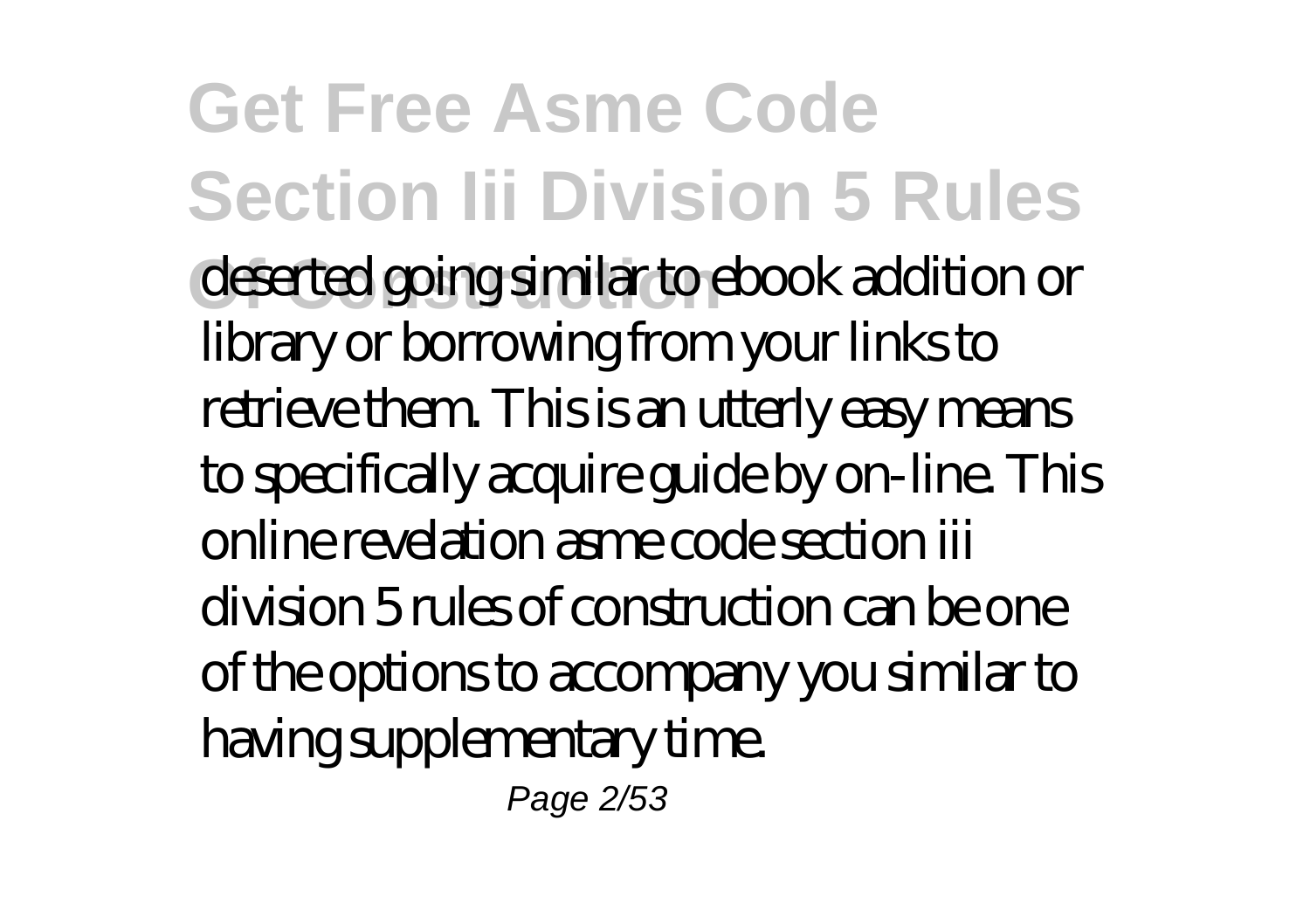## **Get Free Asme Code Section Iii Division 5 Rules Of Construction**

It will not waste your time. resign yourself to me, the e-book will extremely declare you supplementary event to read. Just invest tiny time to right to use this on-line message **asme code section iii division 5 rules of construction** as capably as review them wherever you are now. Page 3/53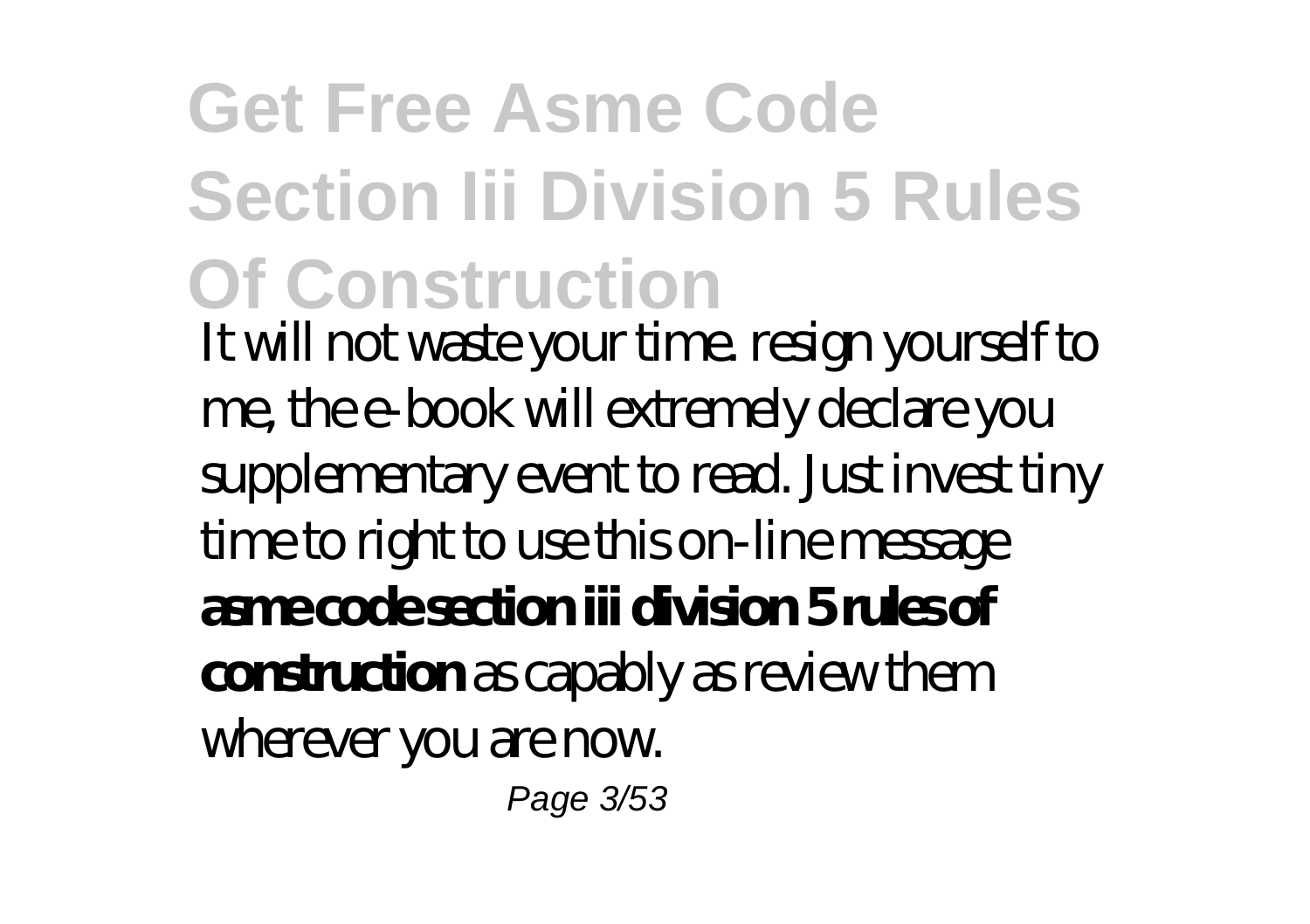**Get Free Asme Code Section Iii Division 5 Rules Of Construction** *[English] Summary of ASME Boiler and Pressure Vessel Codes (BPVC)*

Shell thickness calculation of pressure vessel (part 1)ASME II Parts and Allowable Stress Values in Section II Part D - API 510, API SIFE Exams ASME BOILER AND PRESSURE VESSEL CODE (BPVC)

Page 4/53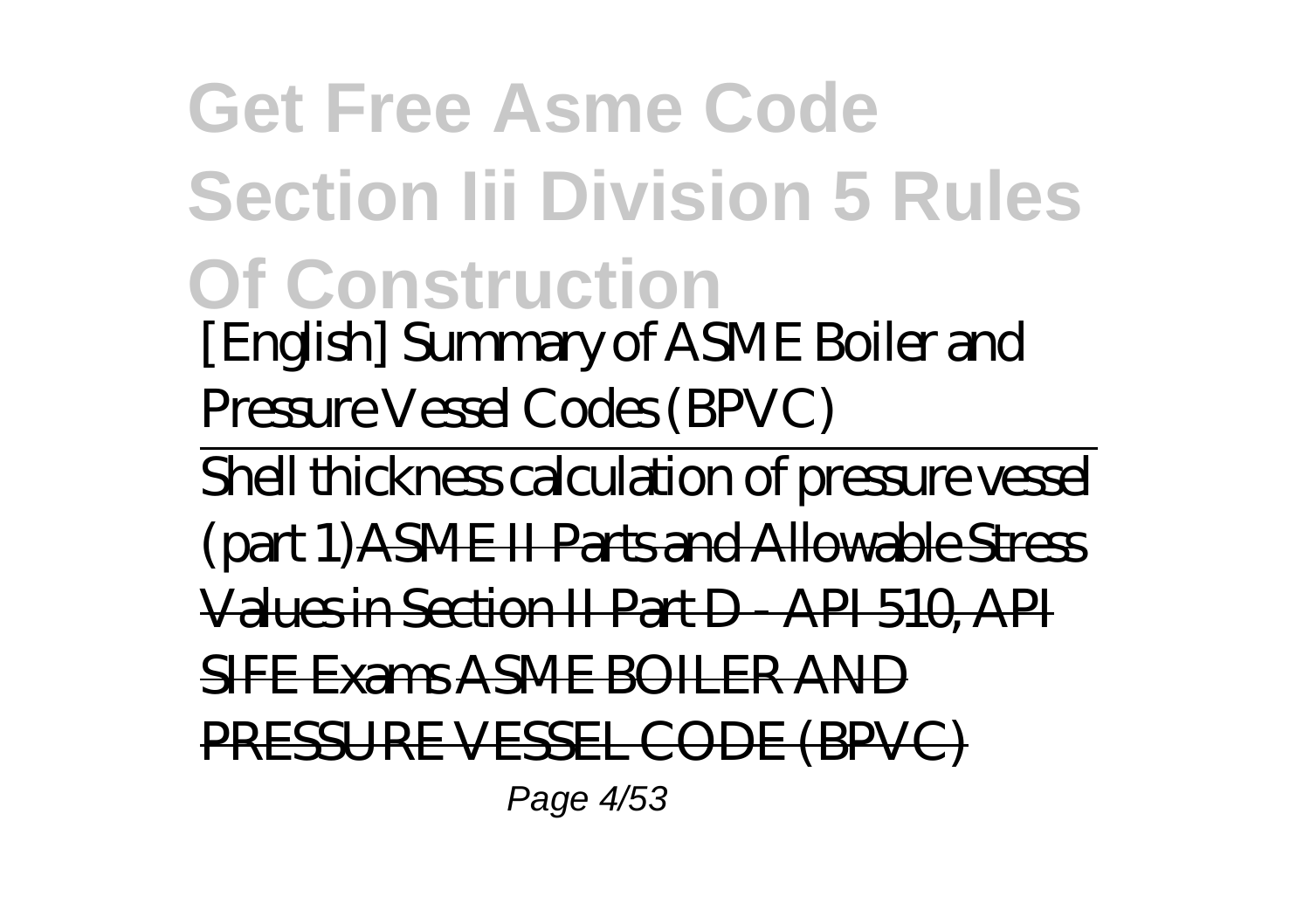**Get Free Asme Code Section Iii Division 5 Rules ASME Section 8 Division-1 (SECT. VIII** DIV-I) CODES, STANDARDS \u0026 SPECIFICATIONS. ASME VIII - Design of Pressure Vessels Online Course - Lesson 1 ASME Online Training Course by Bob Rasooli *ASME VIII Div.1 Pressure Vessel Manufacturer Quality Control - API SIFE \u0026 ASME Exam Questions* ASME Page 5/53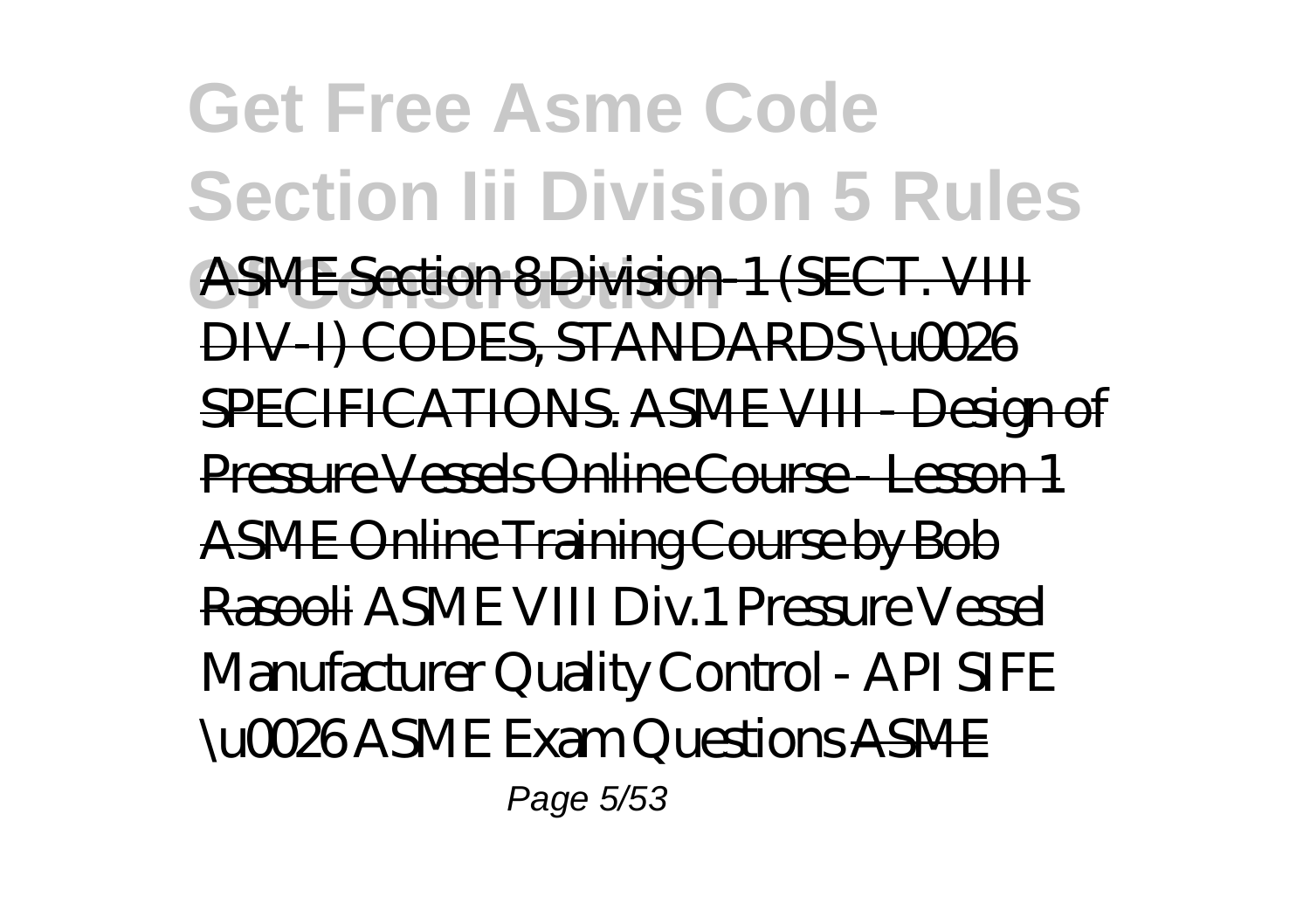#### **Get Free Asme Code Section Iii Division 5 Rules Code Section VIII, Divison 1 - nameplate** marking RT1, RT2, RT3 or RT4? (engl. subs) ASME Section VIII Div 1 Pressure Vessel Subsections and content - API 510, API SIFE and ASME Exams ASME B31.3 | Chapterwise Tour Of Process Piping Code **ASME Code and Boilers Piping interview question \u0026 Answers | Piping Analysis** Page 6/53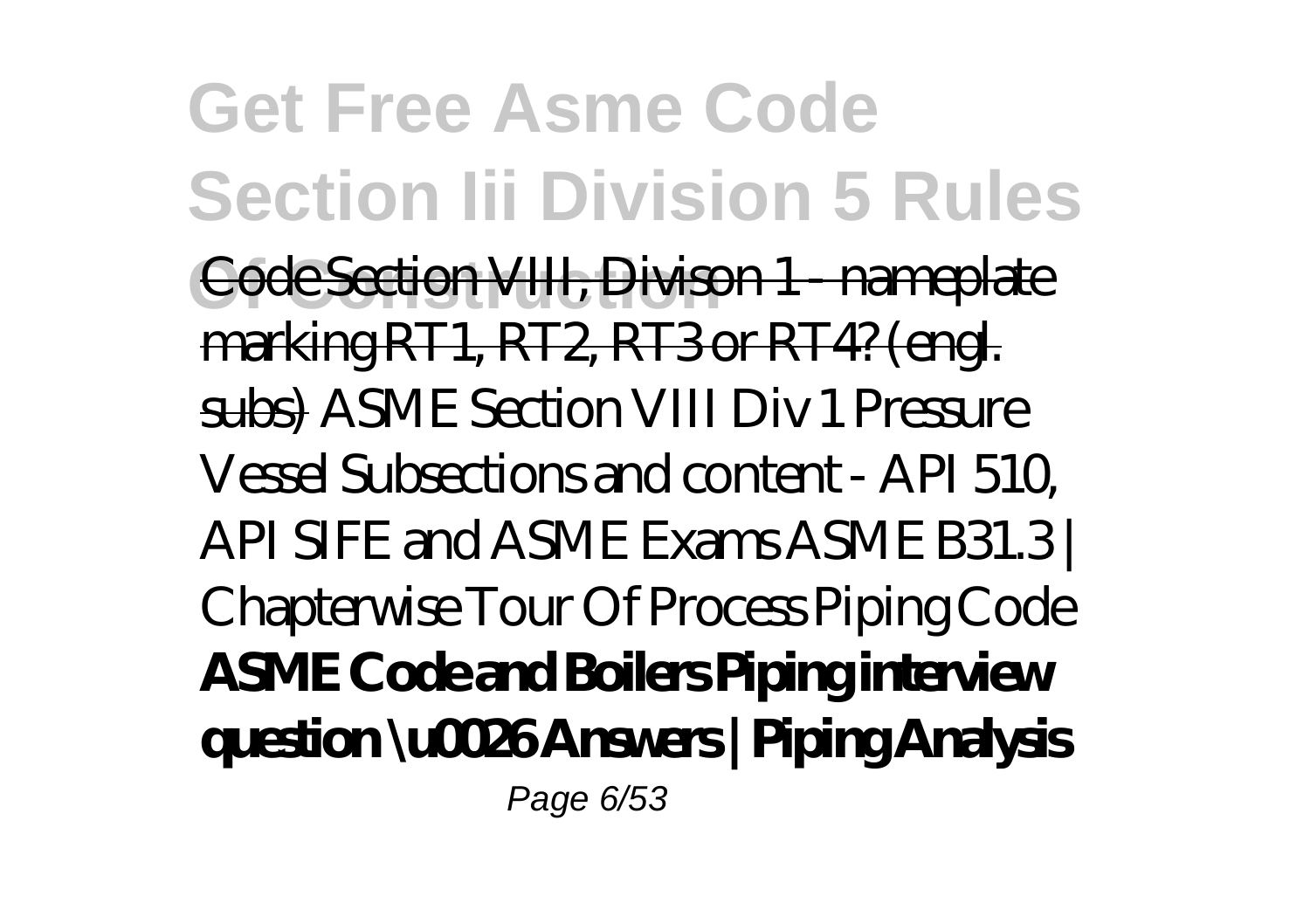**Get Free Asme Code Section Iii Division 5 Rules**

**Of Construction** *THORNTON ENGINEERING Vessel Shop*

Typical Material Specification and Difference SS 304, 316, 312

ASME B31.3 process piping | Chapter 5 |

Detailed tour of Content and overview

Online Training: Pressure Vessel

Pipe Class and Piping Specification - A Page 7/53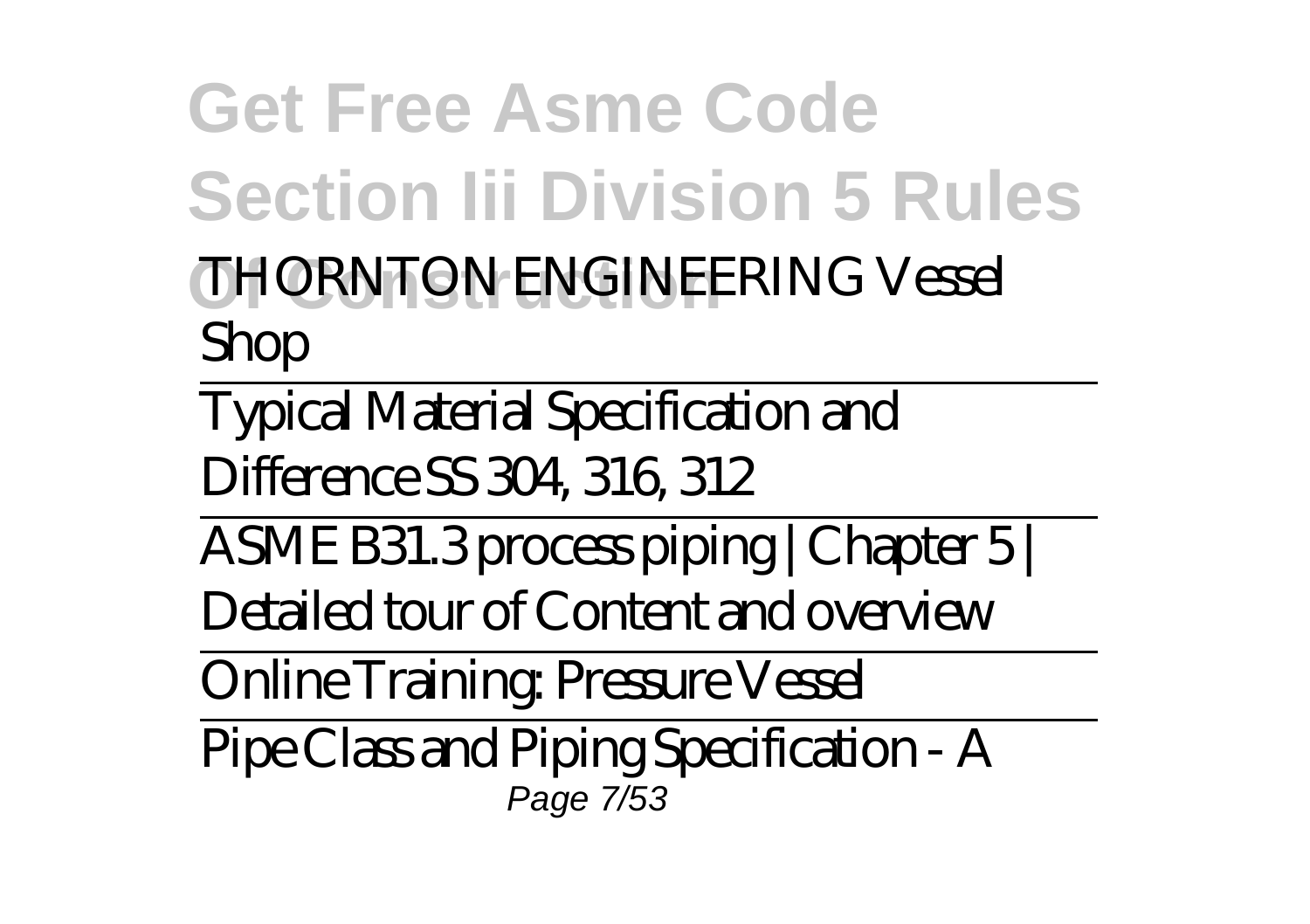**Get Free Asme Code Section Iii Division 5 Rules Of Construction** Complete Guide*Minimum Required Thickness Calculation \u0026 Determine Pipe Schedule on ASME B31.3 - API 570 Exam* Impact Testing on ASME B31.3 Process Piping API 570 and API SIFE

Exam Question

07.1 Thin walled pressure vessels**Pipe wall thickness calculation concept Question and** Page 8/53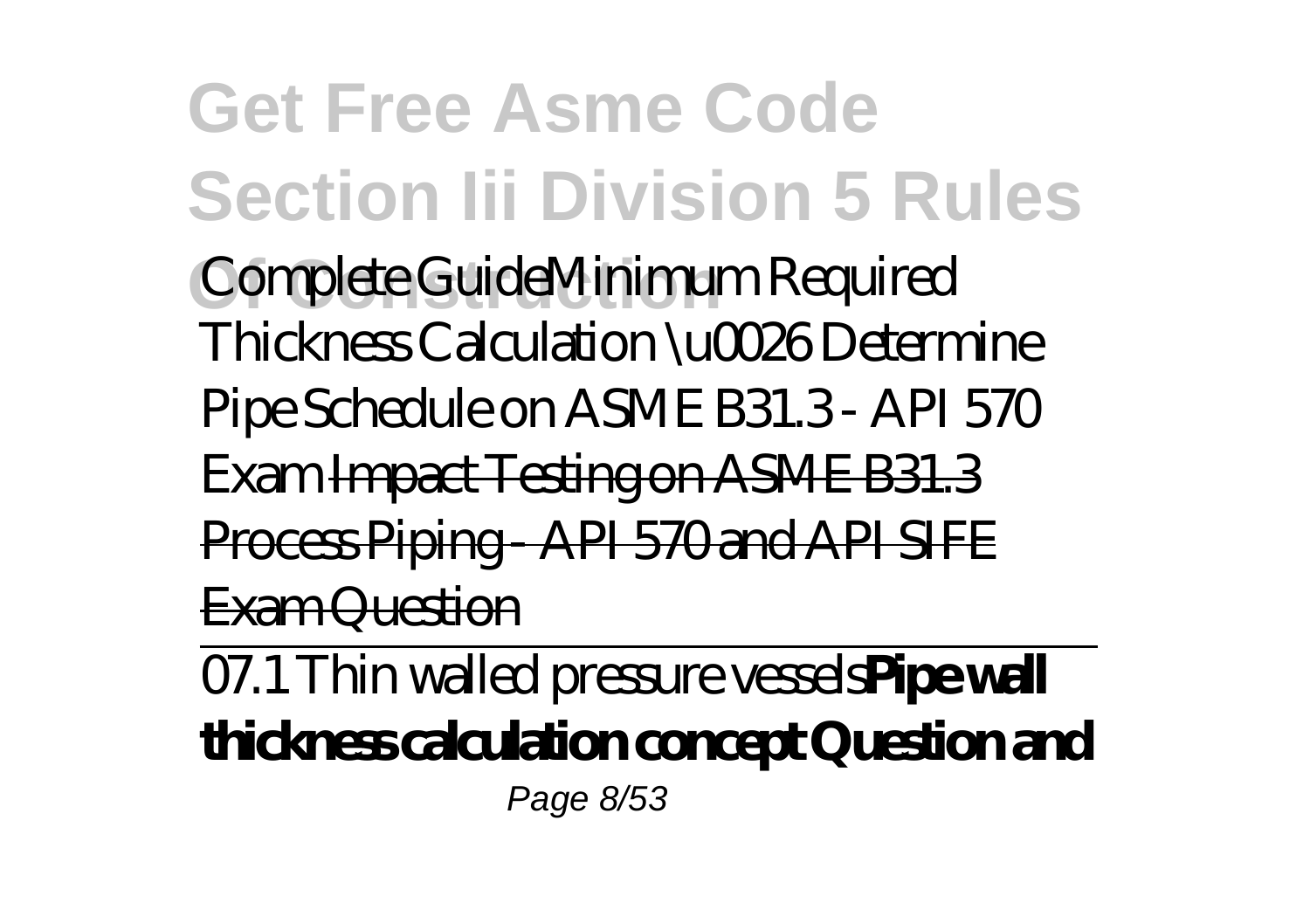**Get Free Asme Code Section Iii Division 5 Rules Of Construction Answer in Pressure Vessels | Corrosion, Finished thickness, Spreadsheet File | Ch.1** Basic Knowledge of ASME SEC VIII Div I and Codes , pressure vessel etc Details in Hindi **Pipe Wall thickness II PT Rating II ASME 31.3 II ASME 36.10 \u002619 II Allowable stress II Fluid List II Pressure Vessel Weld Joint Categories as per ASME** Page 9/53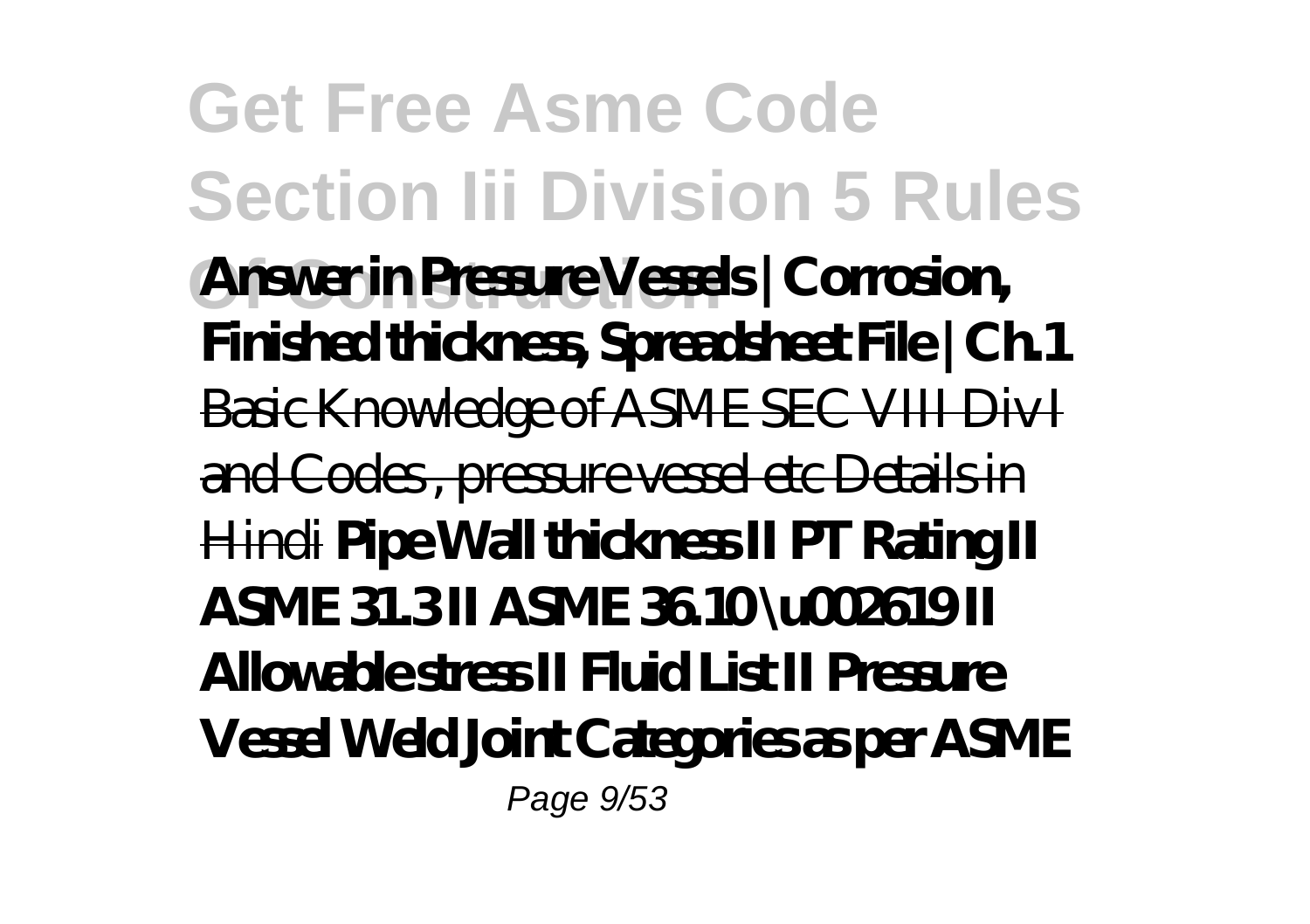**Get Free Asme Code Section Iii Division 5 Rules**

**Of Construction Section VIII Div.1 | Let'sFab Online Course: ASME VIII Pressure Vessels 1.1**

Section IX Overview

ASME BPVC SEC V : RADIOGRAPHIC EXAMINATION; ARTICLE 2 (Part 1) :

M#6;P#2API 510 Preparation (Lesson 01 of

23) *Asme Code Section Iii Division*

BPVC Section III-Division 3-Containment

Page 10/53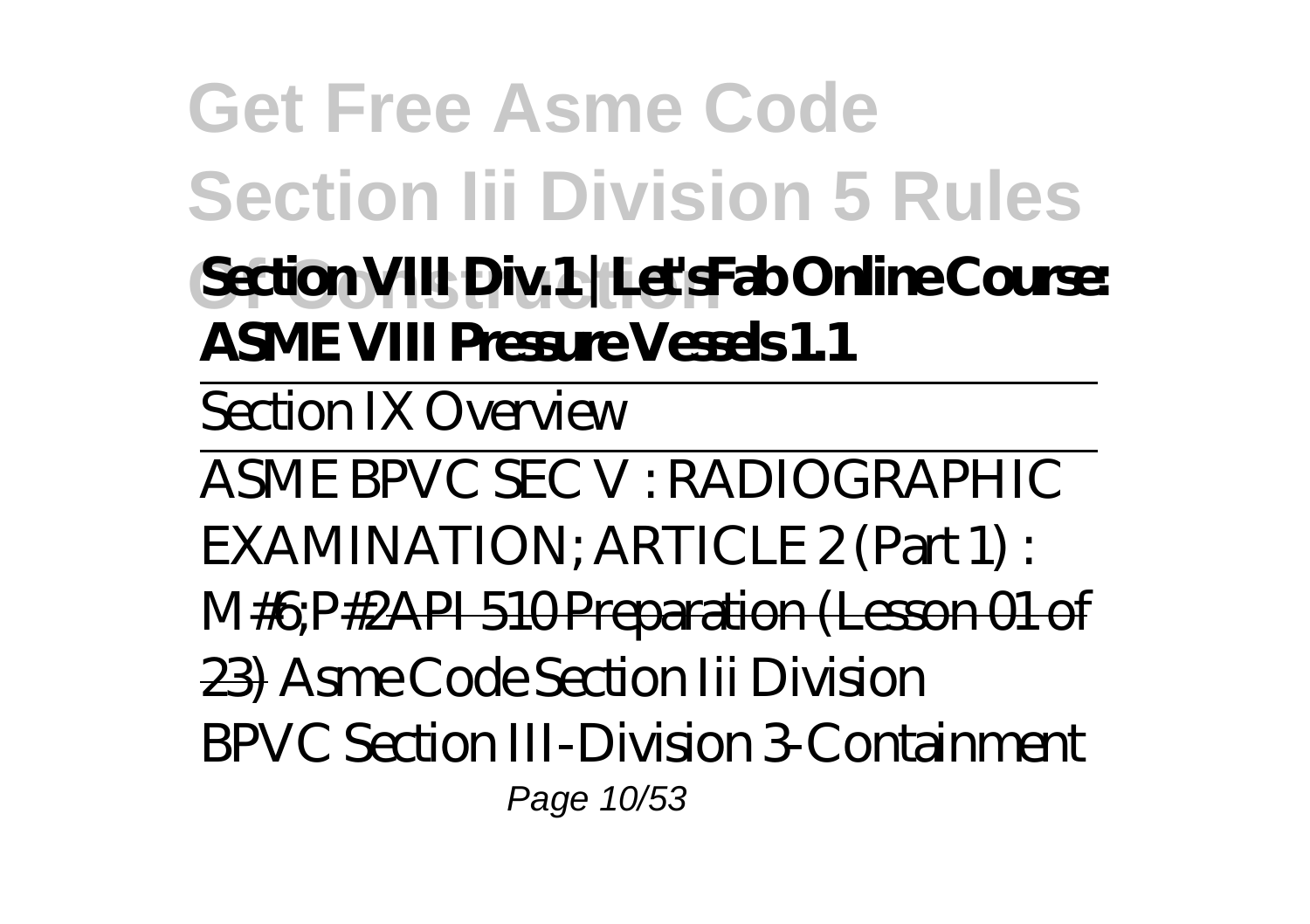**Get Free Asme Code Section Iii Division 5 Rules** Systems for Transportation & Storage -ASME. 900033 - BPVC Section III-Rules for Construction of Nuclear Facility Components-Divison 3-Containment Systems & Transport Packagings for Spent Nuclear Fuel & High Level Radioactive Waste has been added to your cart. View Cart.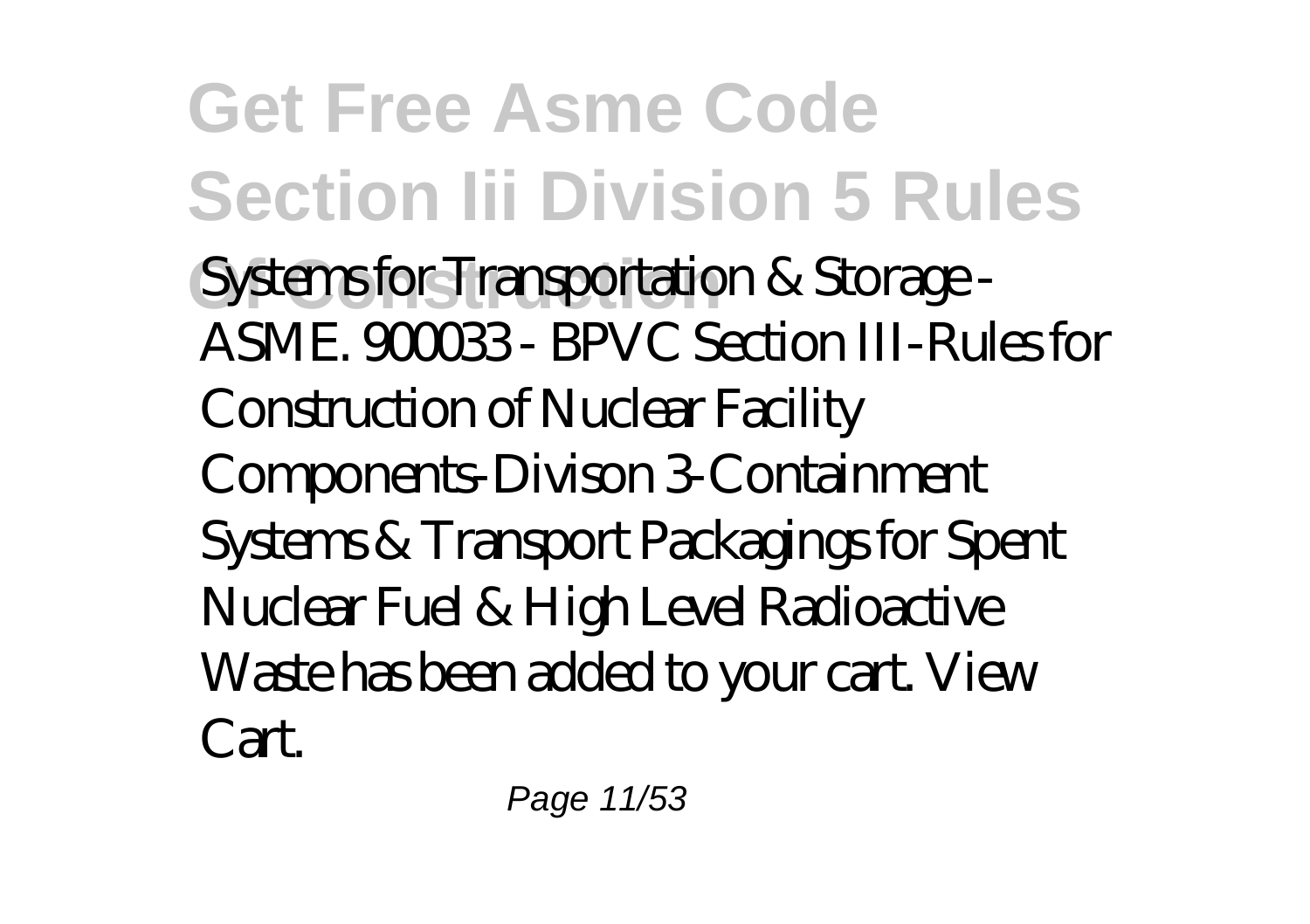**Get Free Asme Code Section Iii Division 5 Rules Of Construction** *BPVC Section III-Division 3-Containment Systems for ...* ASME BPV Code, Section III, Division 1: Rules for Construction of Nuclear Facility Components and USNRC Regulation - ASME. 184 - ASME BPV Code, Section III, Rules for Construction of Nuclear Facility

Page 12/53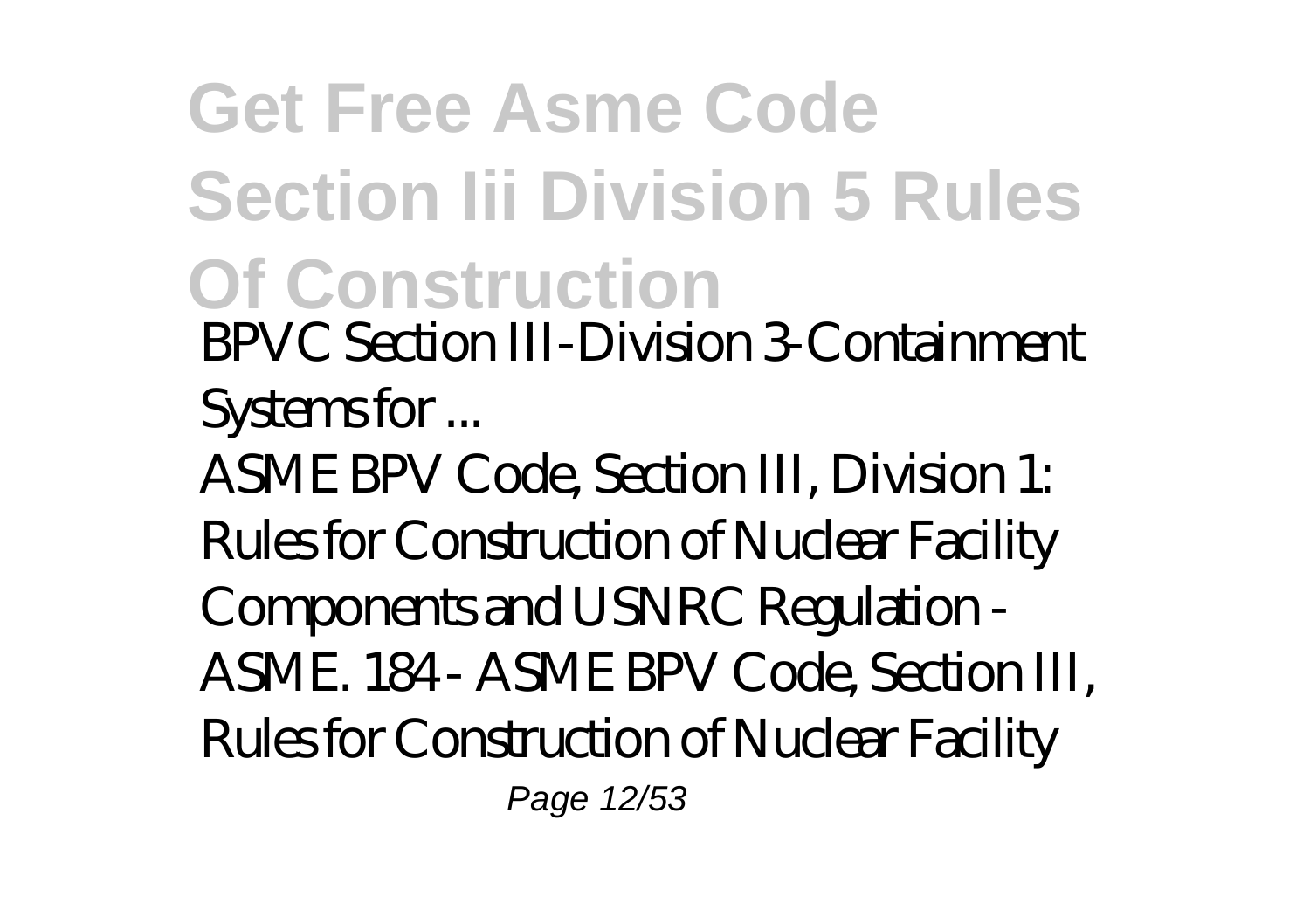**Get Free Asme Code Section Iii Division 5 Rules Of Construction** Components and USNRC Regulation has been added to your cart. View Cart. Learning & Development.

*ASME BPV Code, Section III, Division 1: Rules for ...*

Division 3 of ASME Section III is a new addition to the code and contains Page 13/53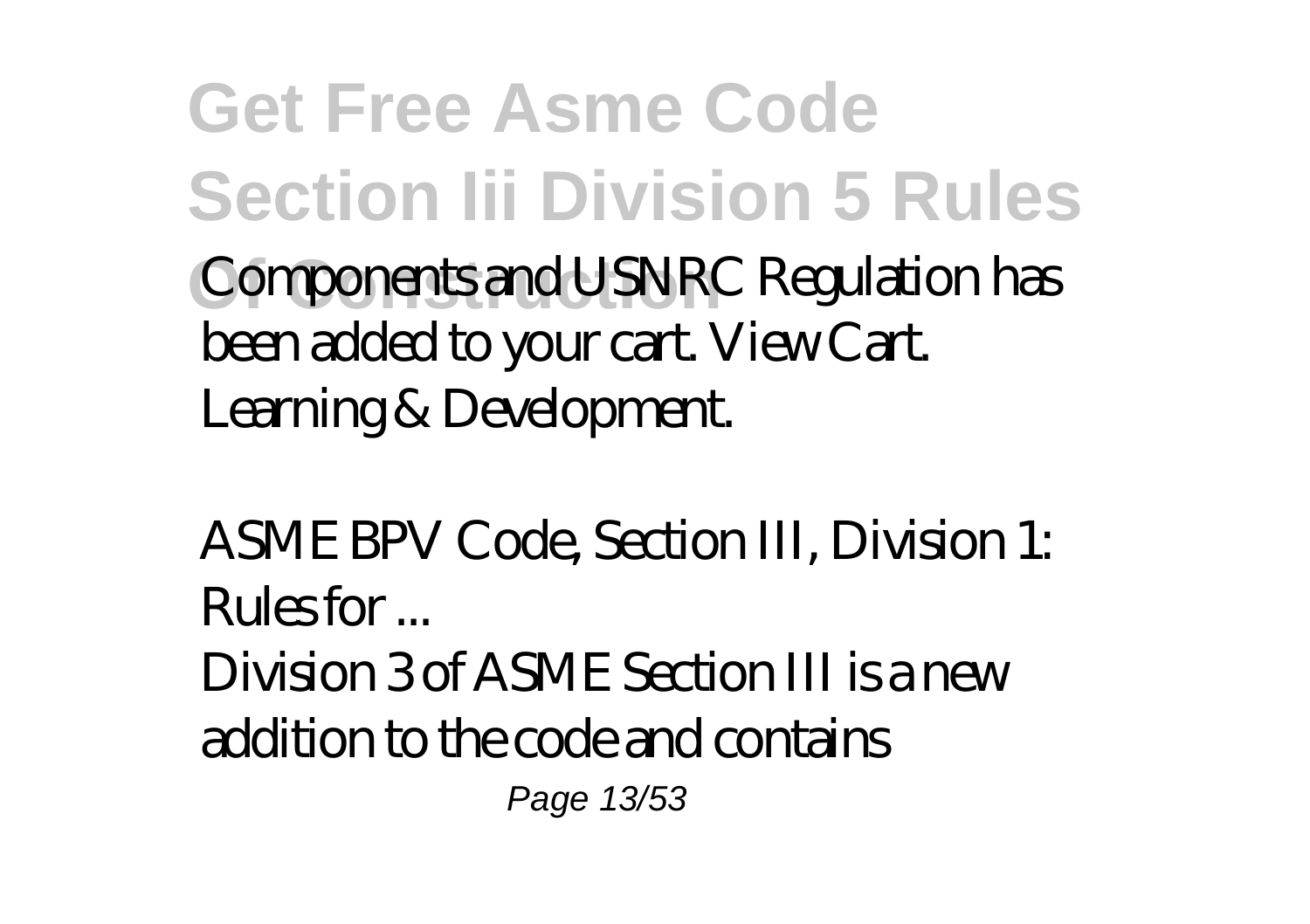**Get Free Asme Code Section Iii Division 5 Rules** requirements for containment systems and transport packaging for spent nuclear fuel and high–level radioactive waste.

*ASME Section III (Nuclear Power Plant Components* Within the ASME Section III organizational structure there is a Sub-Group "Fusion Page 14/53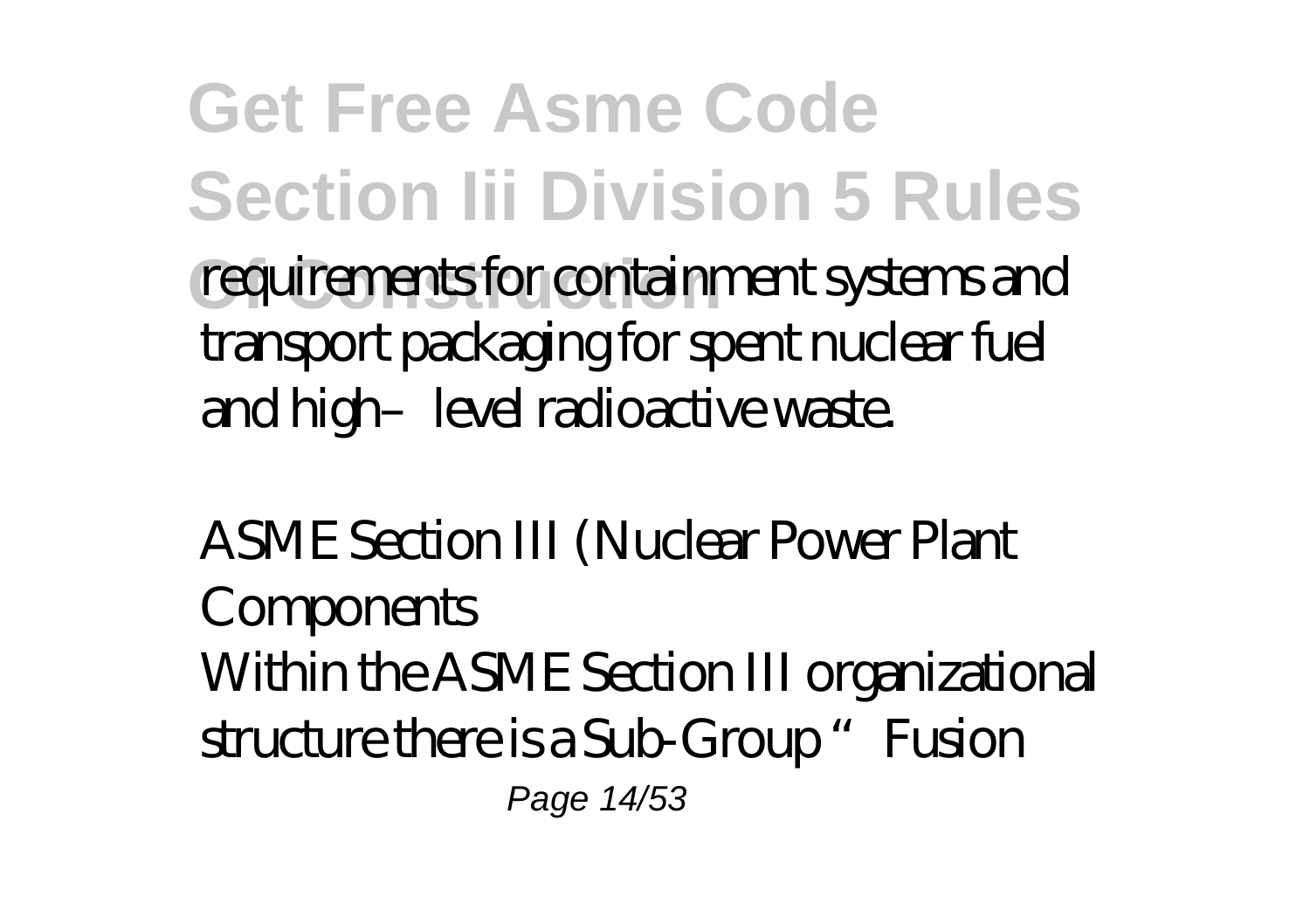**Get Free Asme Code Section Iii Division 5 Rules** Energy Devices" (FED), whose charter is to develop the rules for the construction of fusion components. The fusion code rule development is focused on two basic Fusion Device Concepts: Magnetic Confinement Fusion (MCF) (the Tokamak) and Inertial Confinement Fusion, which is primarily laser fusion.

Page 15/53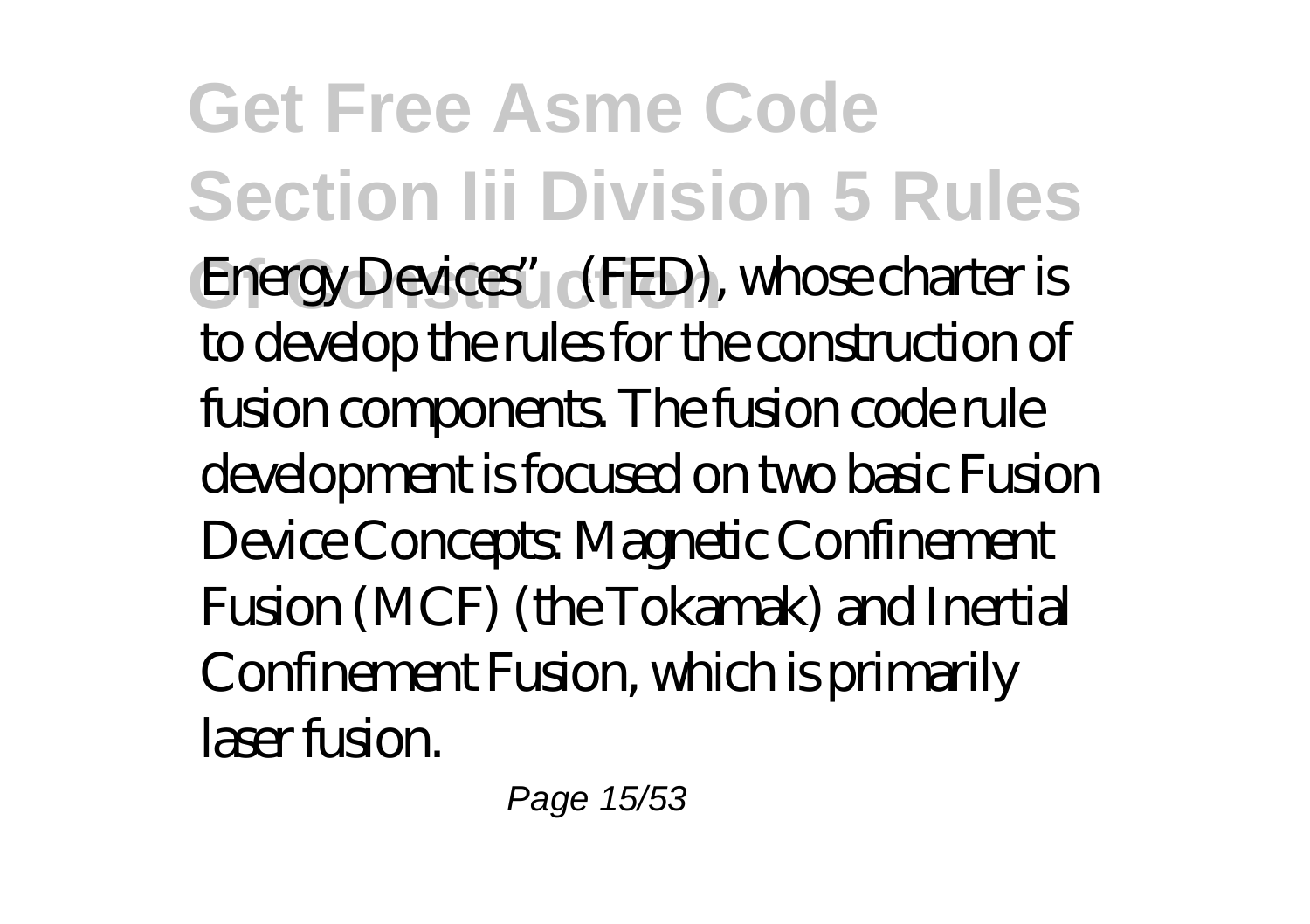### **Get Free Asme Code Section Iii Division 5 Rules Of Construction** *ASME Section III Division 4 Fusion Energy Devices Code ...*

This chapter provides commentary on a new division under Section III of the ASME Boiler and Pressure Vessel (BPV) Code. This new Division 5 has an issuance date of November 1, 2011 and is part of the 2010 Page 16/53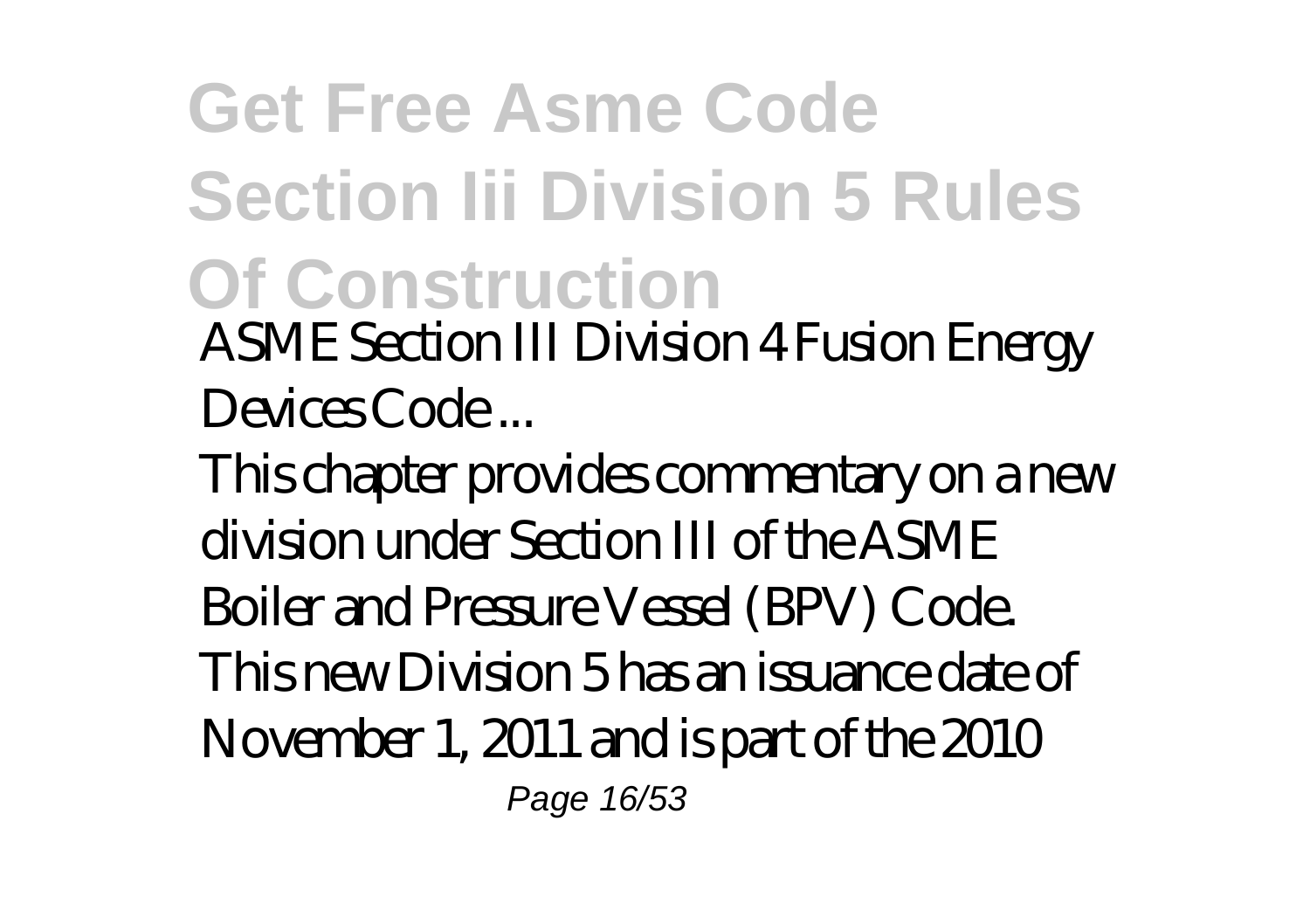### **Get Free Asme Code Section Iii Division 5 Rules** Edition of the BPV Code. This chapter provides information on the scope and need for Division 5, the structure of Division 5, where the rules originated, the various changes made in finalizing Division 5, and the future near-term and long-term expectations for Division 5 development.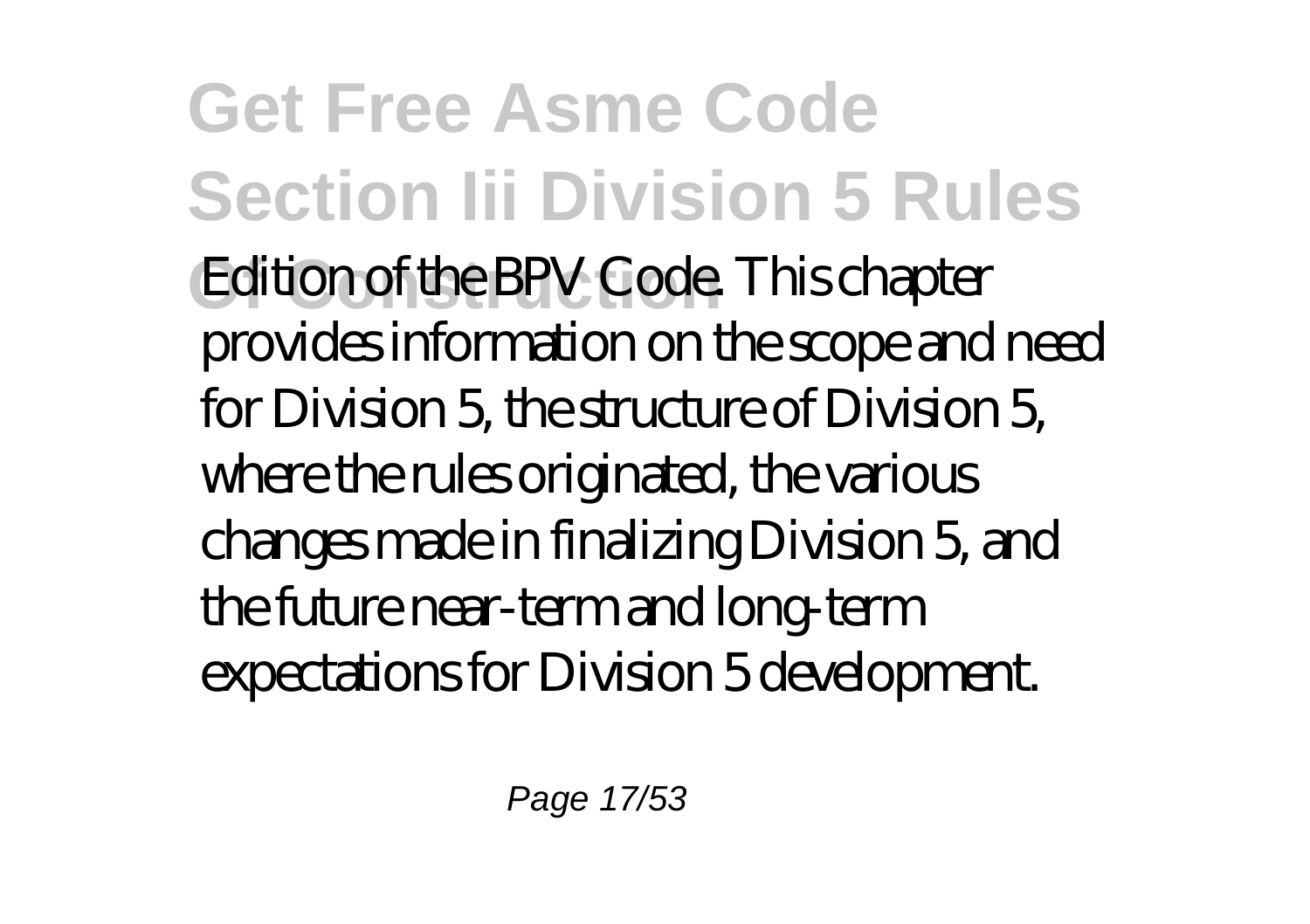**Get Free Asme Code Section Iii Division 5 Rules**

- **Of Construction** *SECTION III DIVISION 5 | Companion Guide to the ASME ...*
- 90003B BPVC Section III-Rules for
- Construction of Nuclear Facility
- Components-Division 1-Subsection NB-Class 1 Components has been added to
- your cart. View Cart Codes & Standards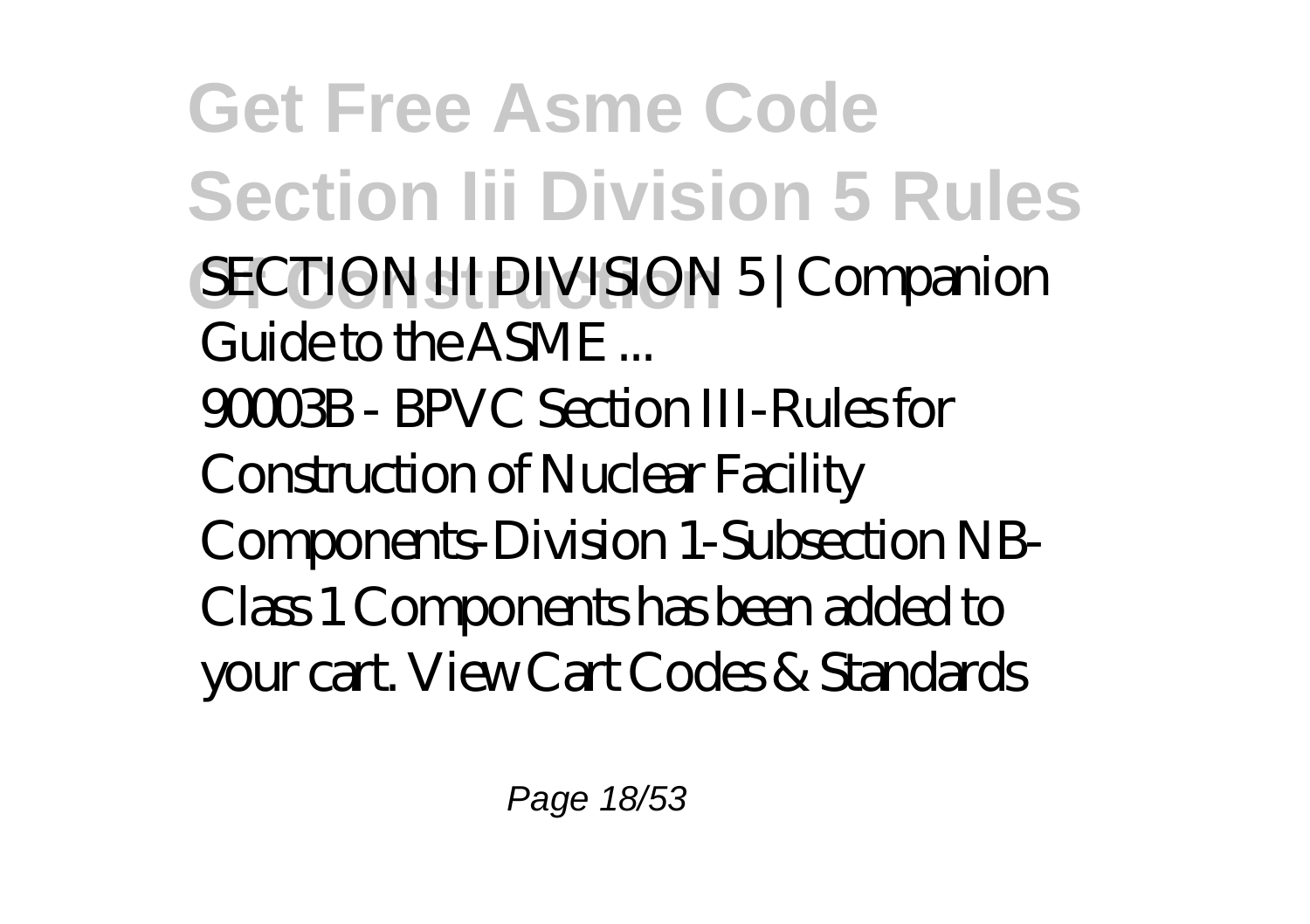**Get Free Asme Code Section Iii Division 5 Rules Of Construction** *BPVC Section III-Division 1-Subsection NB-Class 1 ... - ASME* ASME Section III. 6 Material: RCC-M imposes a delta ferrite limit of 5-15%. The Section III limit is 5FN minimum. Section III does not have a maximum limit. High

delta ferrite has not resulted in failure./ RCC-

M requires corrosion testing if the carbon

Page 19/53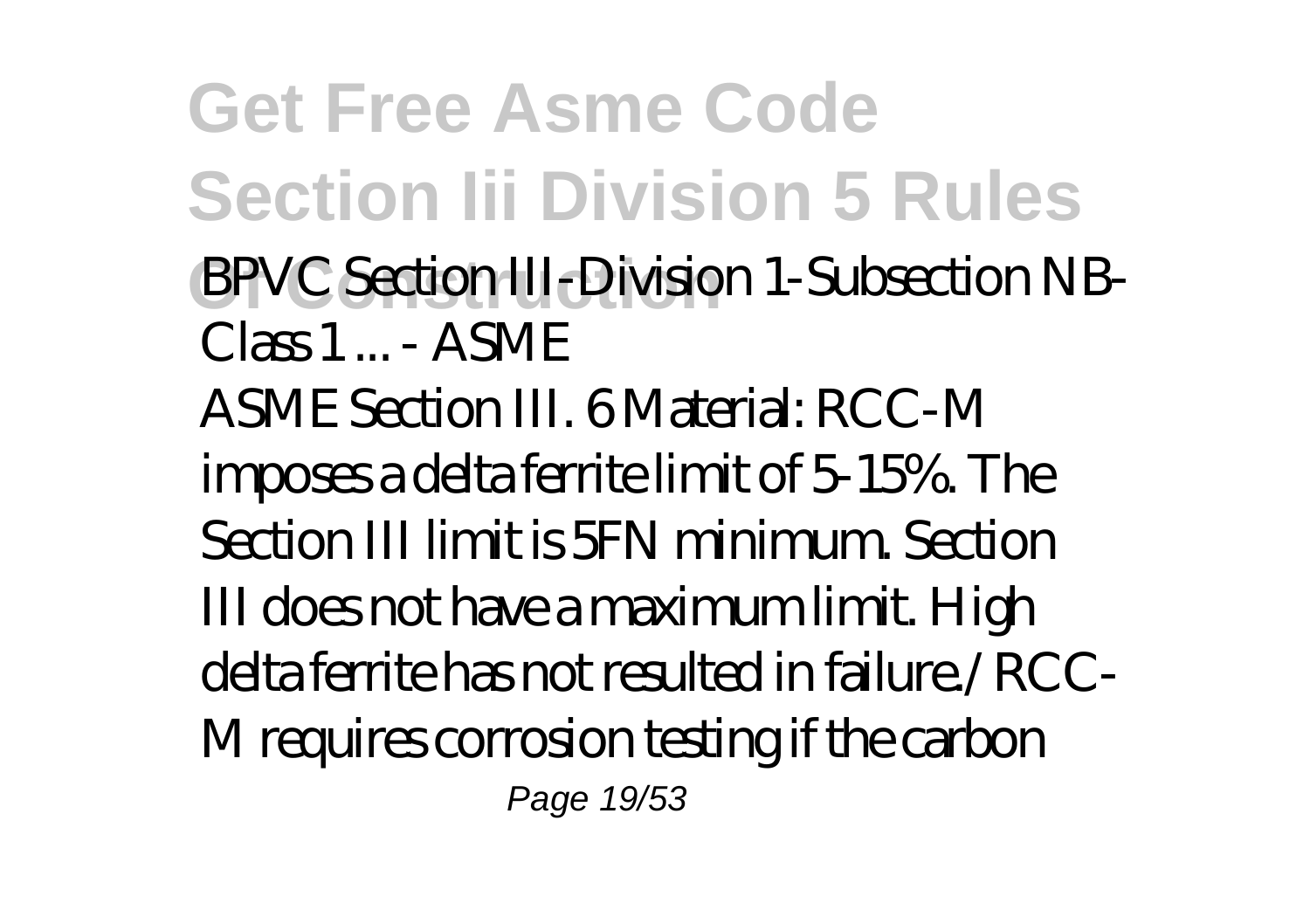**Get Free Asme Code Section Iii Division 5 Rules Of Construction** content exceeds 0.035%. ASME Section III does not require corrosion testing.

*Session 3: ASME Section III,* ASME BPVC.III.1.NB-2015 Division 1 — Subsection NB Class 1 Components SECTION III Rules for Construction of Nuclear Facility Components 2015ASME Page 20/53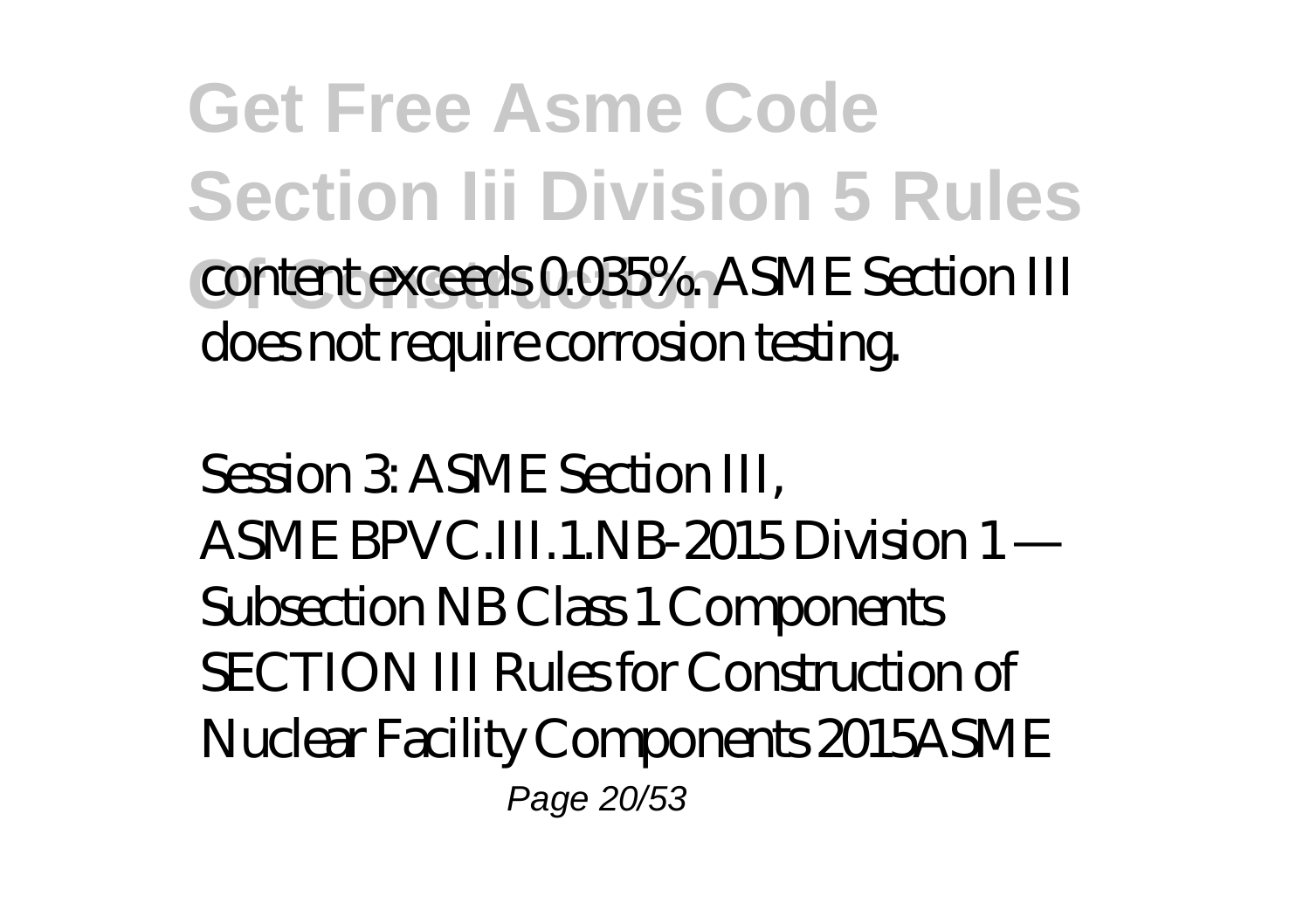**Get Free Asme Code Section Iii Division 5 Rules Boiler and Pressure Vessel Code An** International Code

*Rules for Construction of Nuclear Facility Components 2015* Section III of the ASME Code Address the rules for construction of nuclear facility components and supports. The components Page 21/53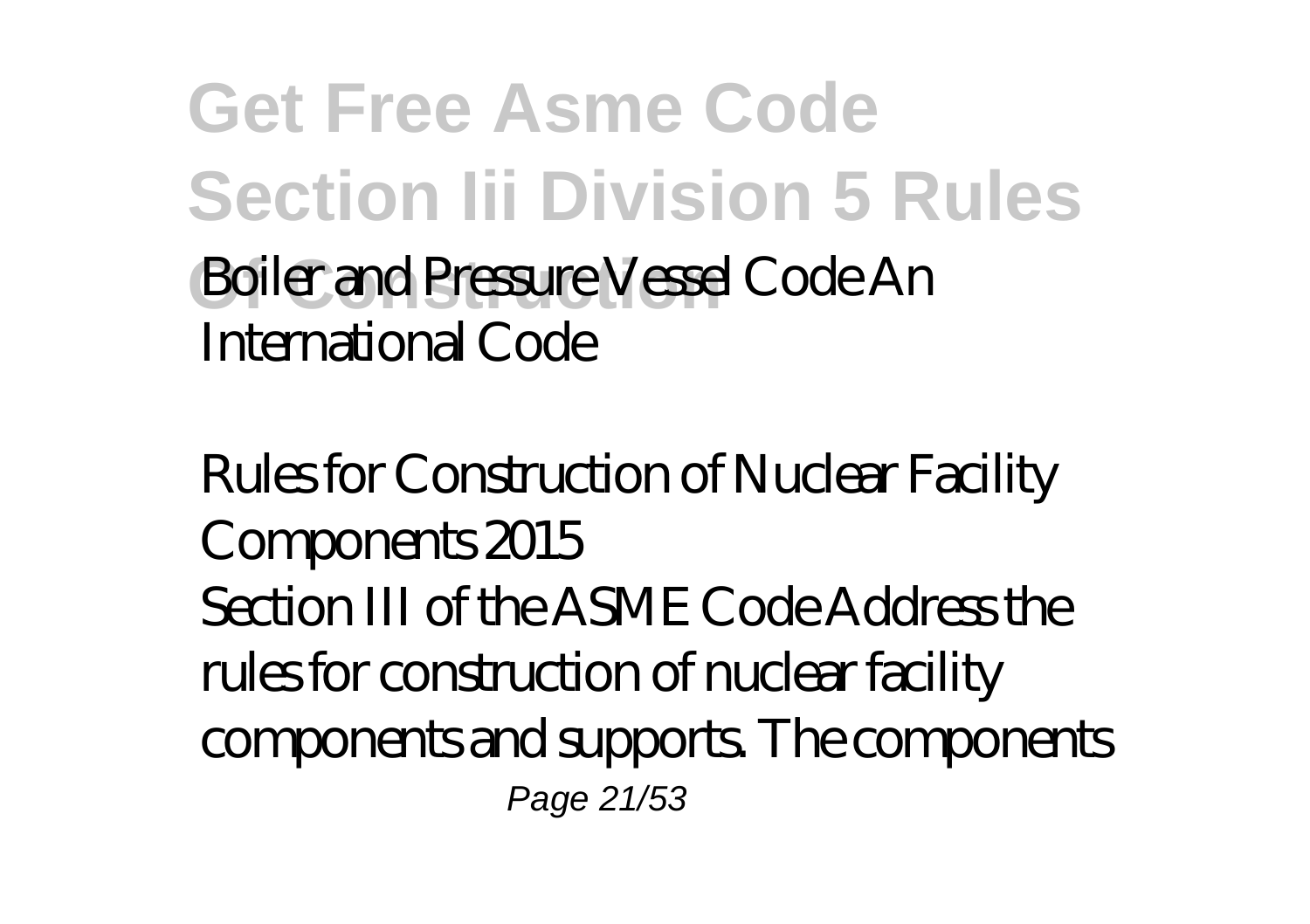**Get Free Asme Code Section Iii Division 5 Rules** and supports covered by section III are intended to be installed in a nuclear power system that serves the purpose of producing and controlling the output of thermal energy from nuclear fuel and those associated systems essential to safety of nuclear power system.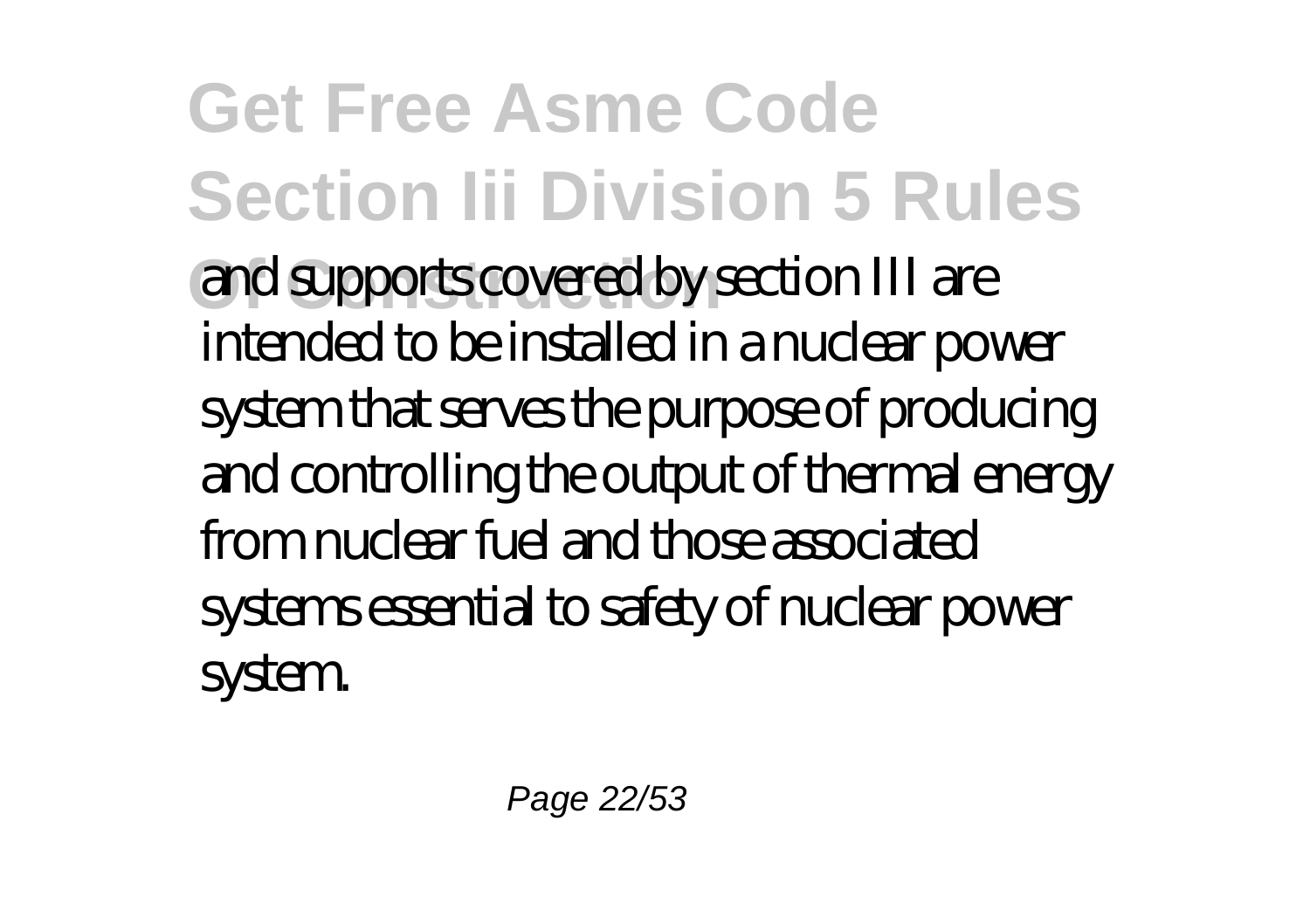**Get Free Asme Code Section Iii Division 5 Rules Of Construction** *ASME Boiler and Pressure Vessel Code - Wikipedia* Information and Description of the ASME Joint Review Process for Applicant's Applying for ASME Boiler and Pressure Vessel Code Certification. NB-57-BPV National Board and ASME Guide. Expedited Joint Reviews for the Boiler and Page 23/53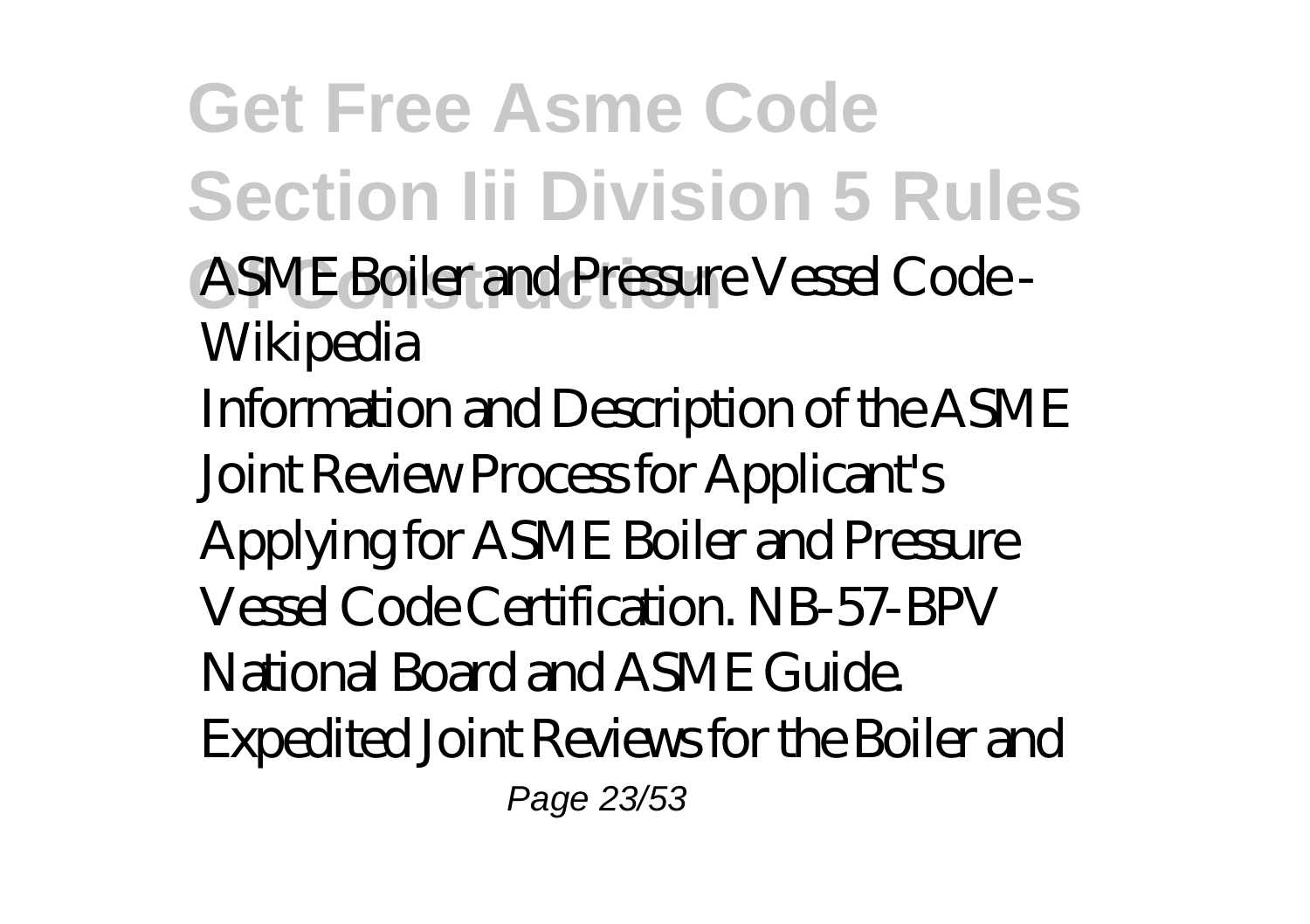**Get Free Asme Code Section Iii Division 5 Rules** Pressure Vessel Certification Program for Reviews Conducted by ASME Only

*Boiler and Pressure Vessel Certification | ASME - ASME*

• Day 1: Sunday, November  $8,2020,1000$ AM – 3:30 PM, Eastern Register for Day 1 HERE • Day 2: Monday, November 9, Page 24/53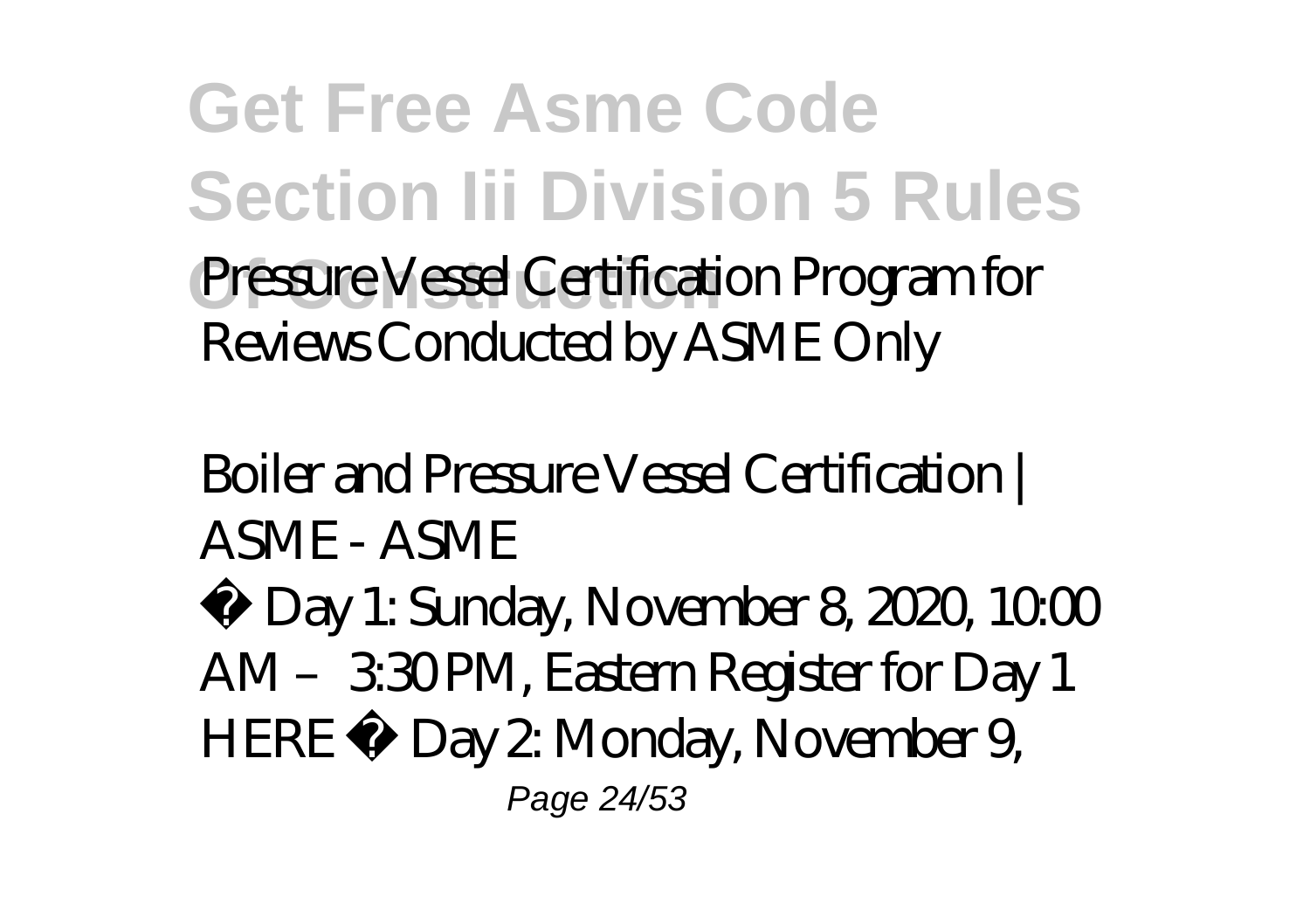**Get Free Asme Code Section Iii Division 5 Rules Of Construction** 2020, 10:00 AM 3:00 PM, Eastern– Register for Day 2 HERE For further information, contact: Sam Sham (ssham@anl.gov), Mike Cohen (micohen@terrapower.com), or Bob Keating (rkeating@mpr.com). 2020 ASME Section III Division 5...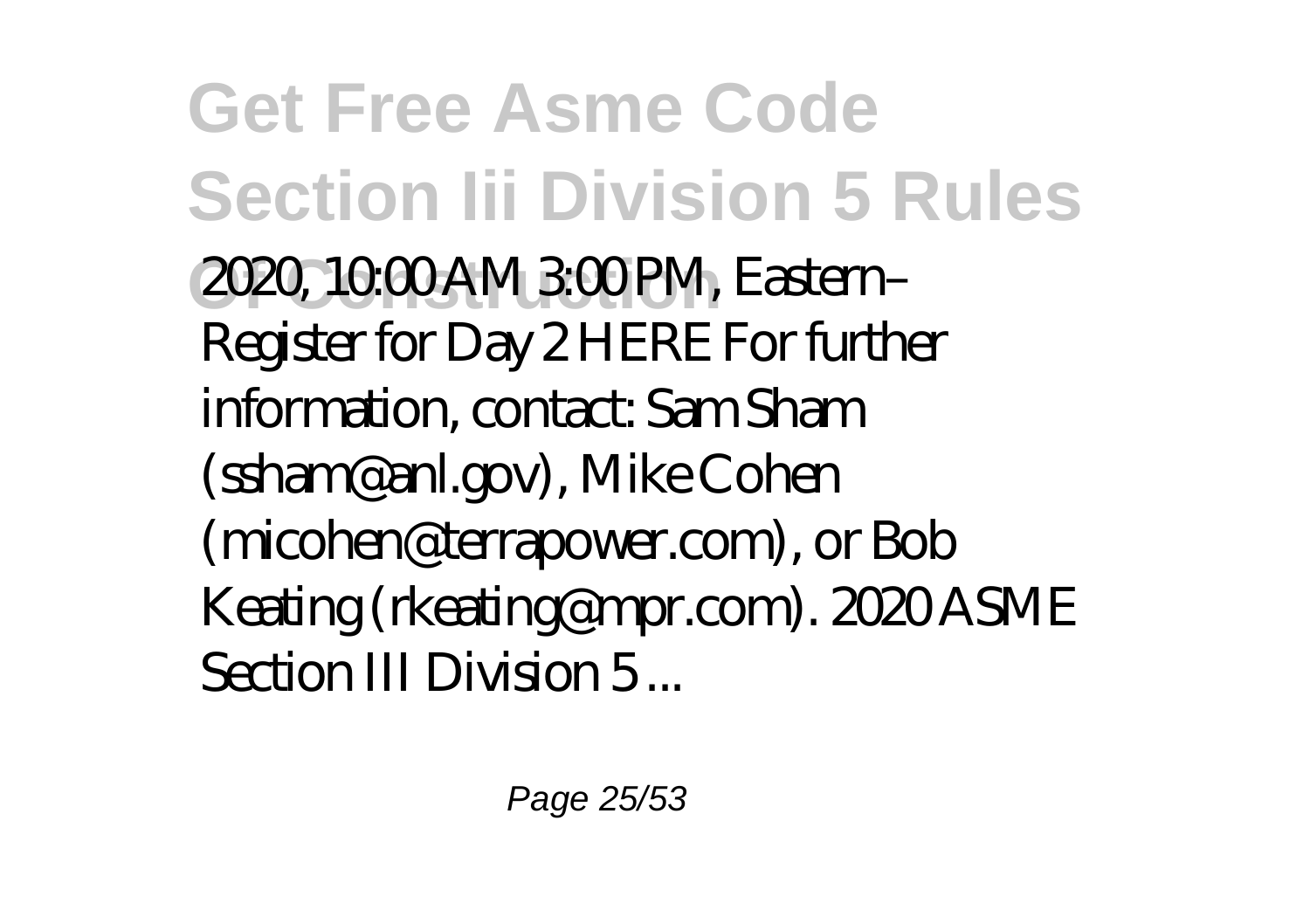**Get Free Asme Code Section Iii Division 5 Rules**

- **Of Construction** *2020 ASME Section III Division 5 Virtual Workshop on High ...*
- This paper provides commentary on a new division under Section III of the ASME Boiler and Pressure Vessel (BPV) Code. This new Division 5 has an issuance date of November 1, 2011 and is part of the...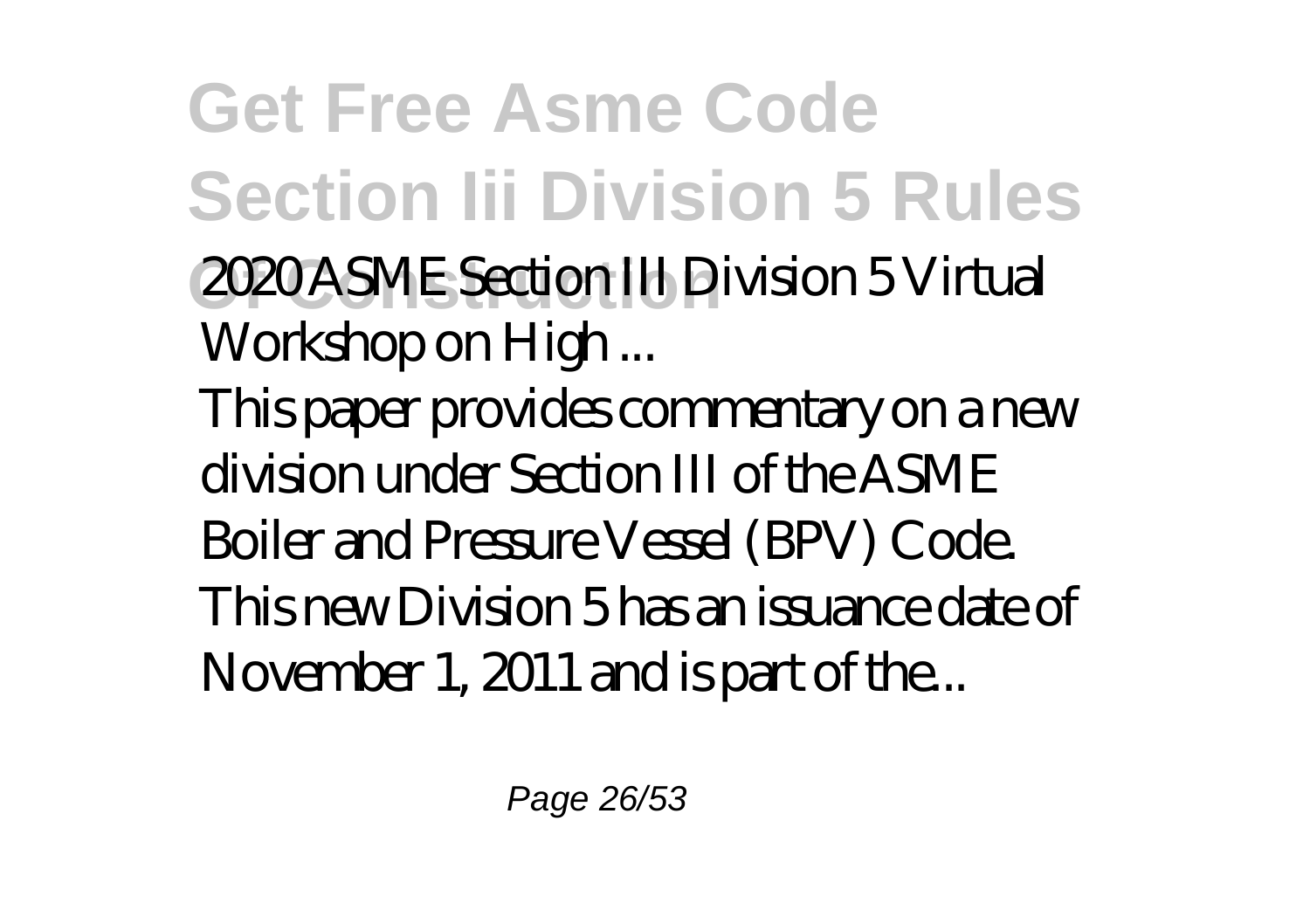**Get Free Asme Code Section Iii Division 5 Rules**

- **Of Construction** *(PDF) Section III, Division 5: Development and Future ...*
- ASME BPV Code, Section III, Division 1: Rules for Construction of Nuclear Facility Components (AMS) This course presents a practical yet comprehensive overview of Section III, Division 1, including interfaces with Sections II, V, and IX. While not an in-Page 27/53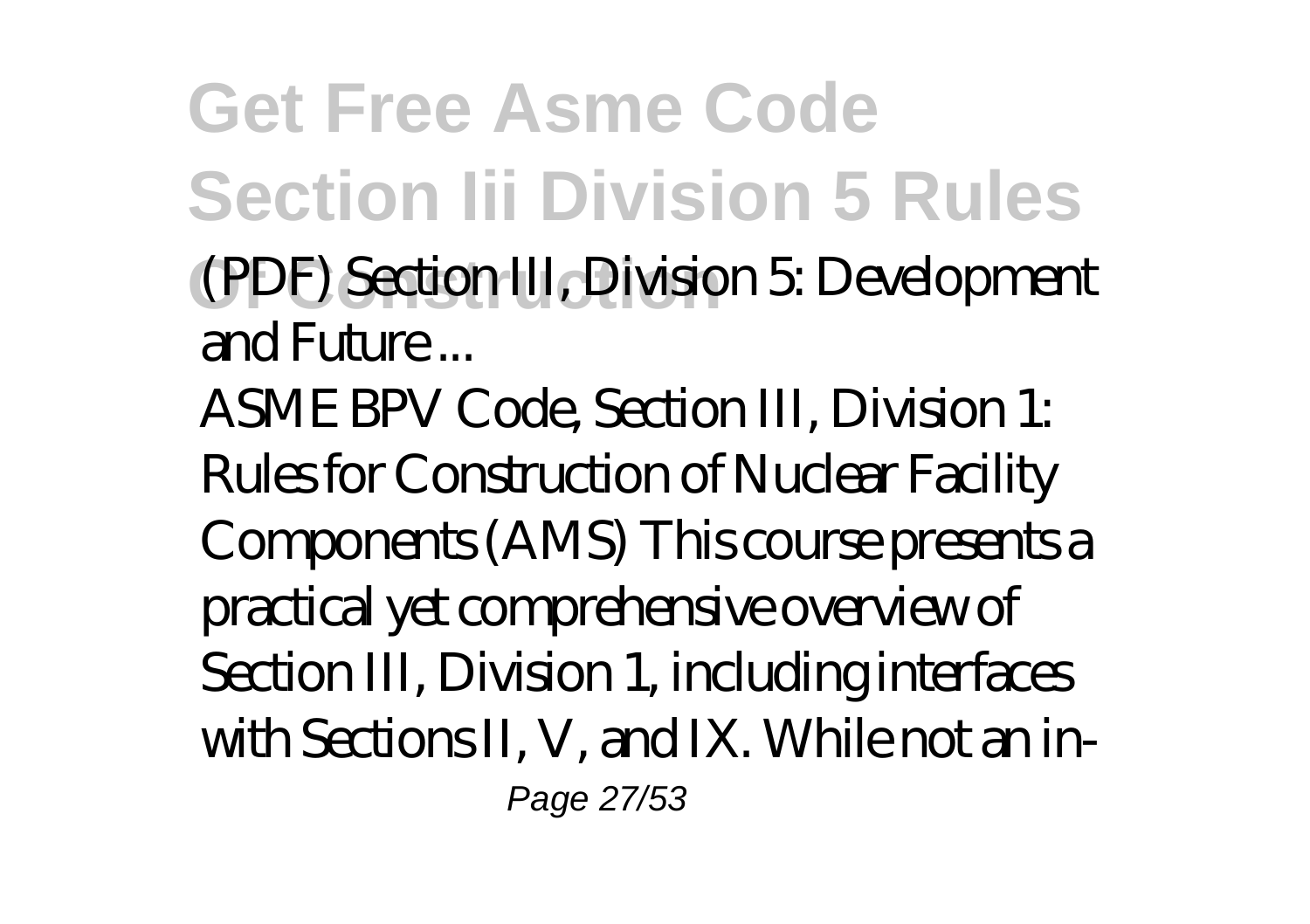**Get Free Asme Code Section Iii Division 5 Rules** depth review of design, fabrication, inspection, quality assurance, or other technical requirements, every Subsection in Sec III is covered in sufficient detail to provide an understanding of the Code processes and methodology, including the ...

*Overview - ASME BPV Code, Section III,* Page 28/53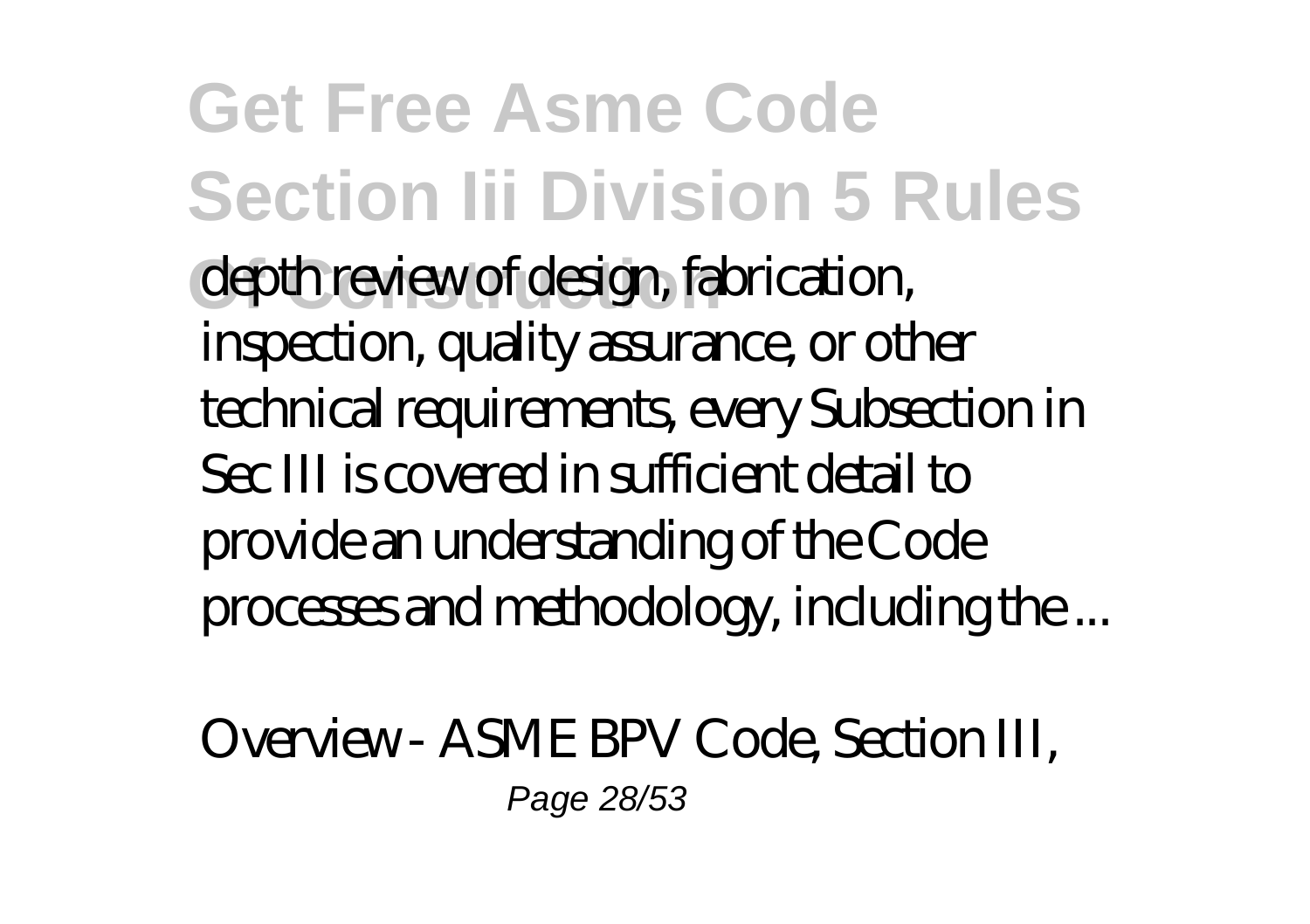## **Get Free Asme Code Section Iii Division 5 Rules**

#### **Of Construction** *Division 1: Rules ...*

The course also provides insights into the regulatory significance and application of Section III and other ASME Codes included in the USNRC's regulation 10CFR 50.55a, the regulatory significance of Code Cases and Code Inquiries, and a discussion on the use of Code alternatives, as permitted by the Page 29/53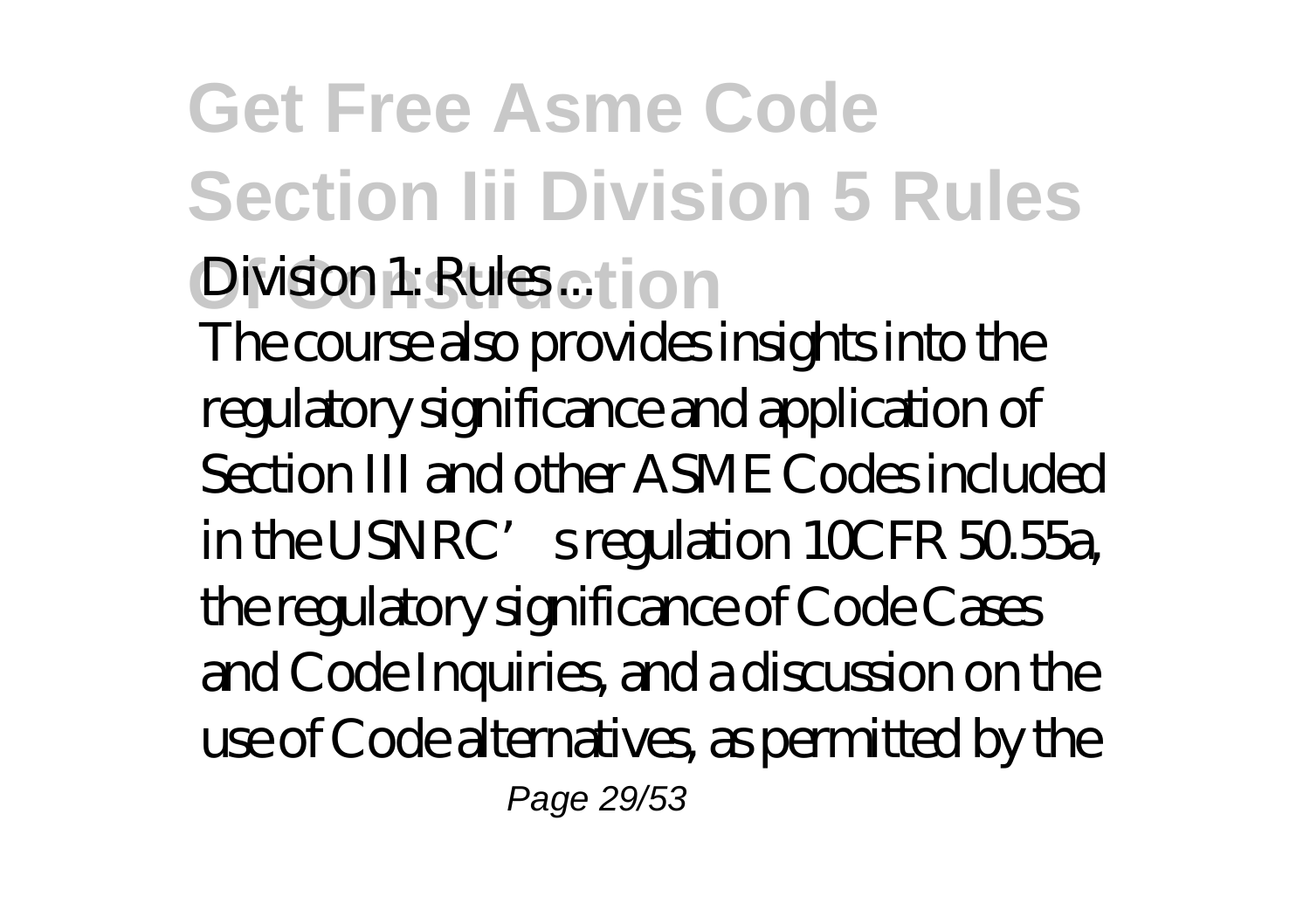**Get Free Asme Code Section Iii Division 5 Rules NRC**'s regulations. On

*PD684 - ASME BPV Code, Section III, Division 1: Rules for ...*

This course introduces the requirements of the ASME BPV Code, Section III, Division 1. It covers the general requirements and scope of Division 1; the responsibilities and Page 30/53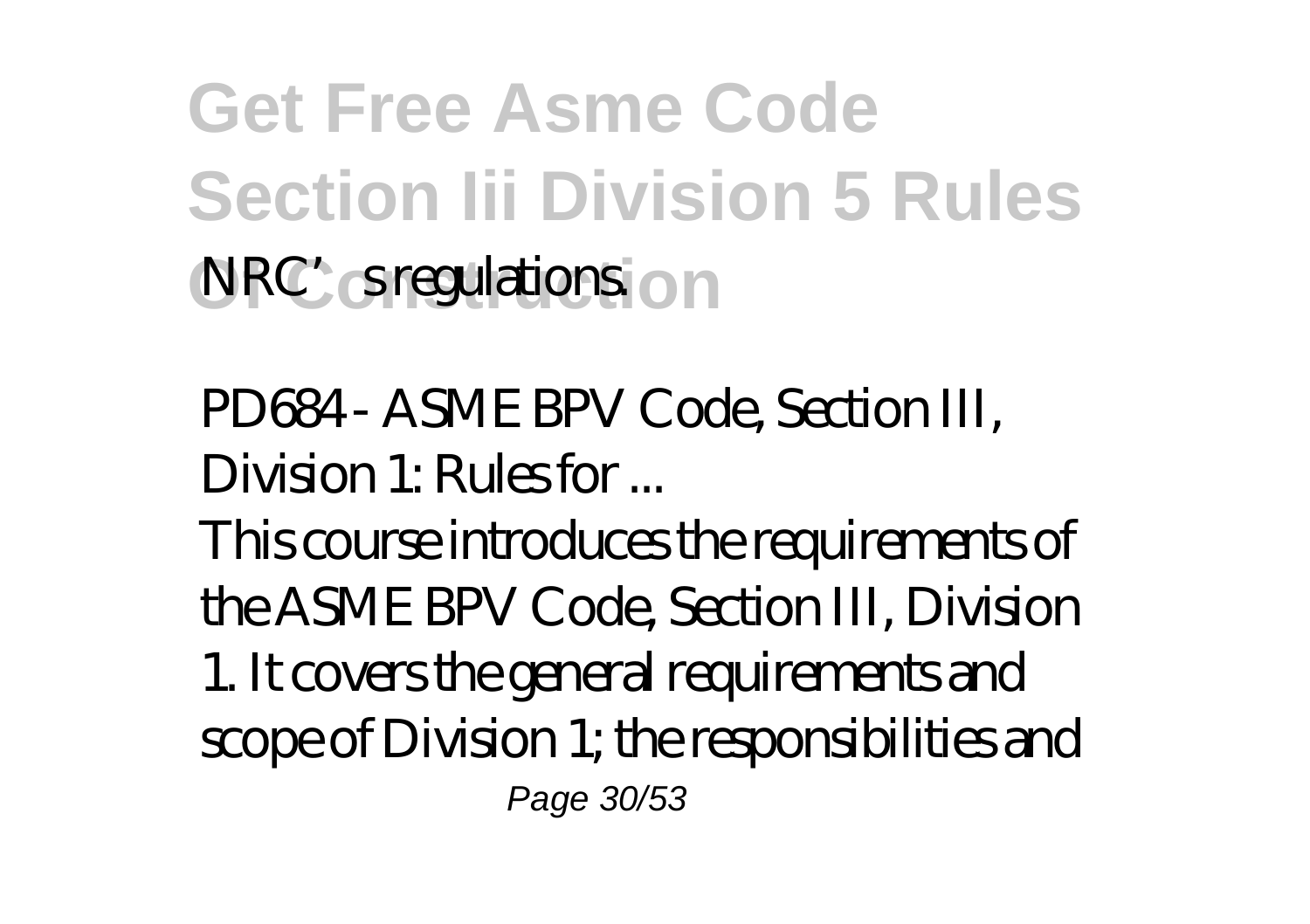**Get Free Asme Code Section Iii Division 5 Rules** duties of personnel involved in the construction of a nuclear power plant, and the importance of quality assurance and certification. You will learn to:

*Essentials – BPV Code, Section III, Division 1 ... - ASME* This Subsection which is referenced by and Page 31/53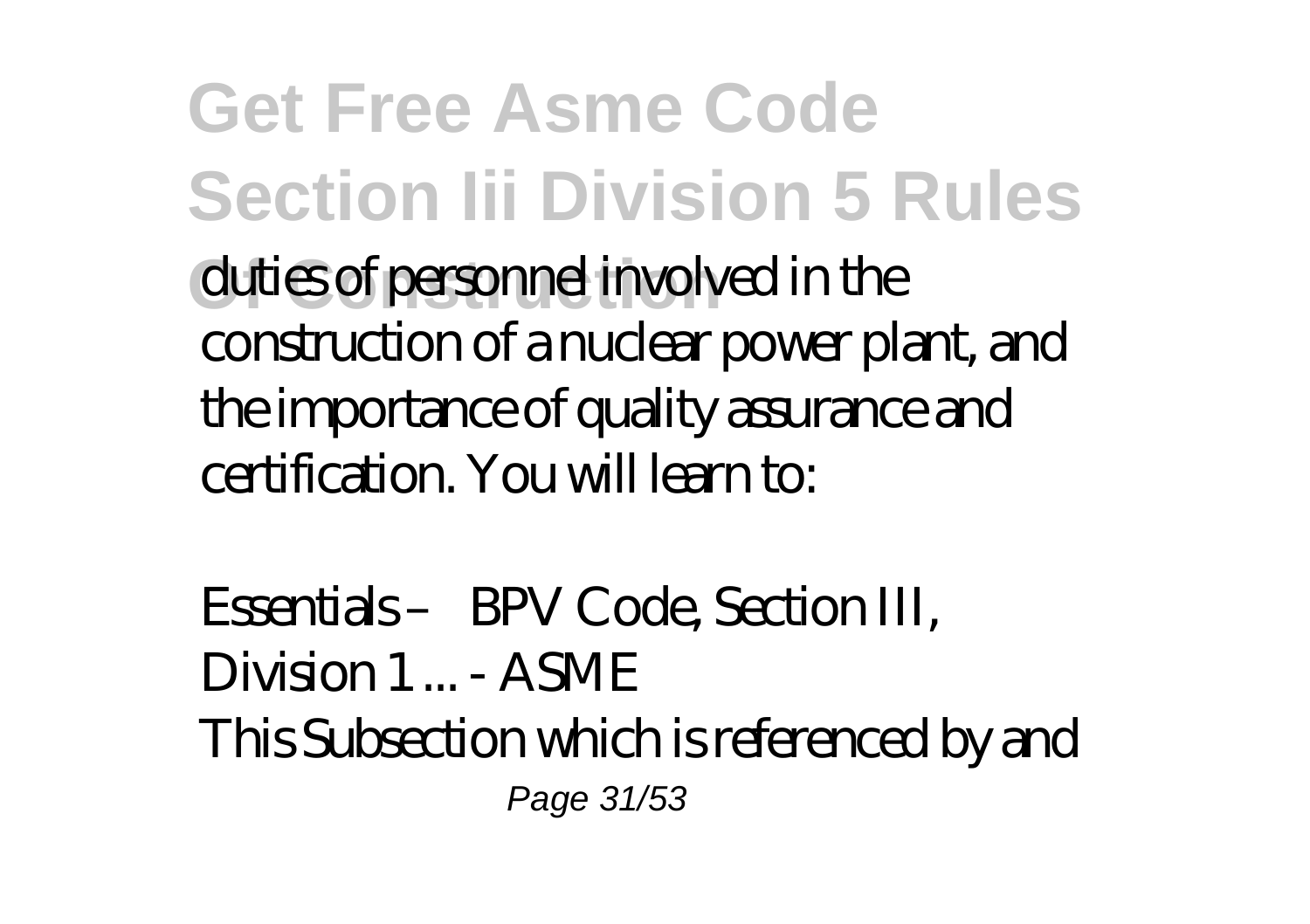**Get Free Asme Code Section Iii Division 5 Rules Of Construction** is an integral part of Division 1, Subsections NB through NG, and Division 2 of Section III, covers quality assurance requirements, ASME Product Certification Marks, and authorized inspection for Class 1, 2, 3, MC, CS, and CC construction.

*BPVC Section III-Subsection NCA-General* Page 32/53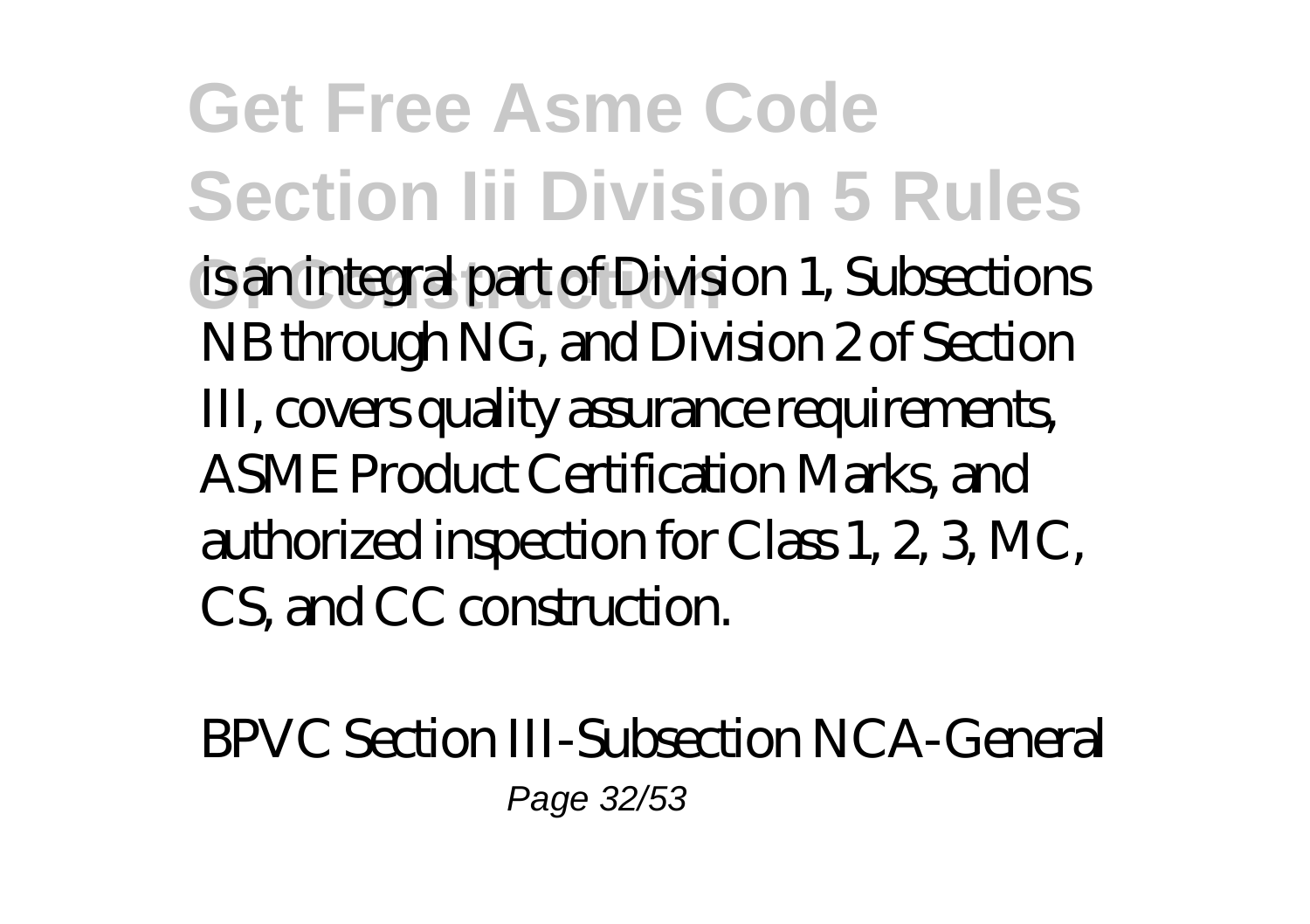#### **Get Free Asme Code Section Iii Division 5 Rules Of ASME**struction ASME's Boiler and Pressure Vessel Code (BPVC) | 2013 Power Boilers Section I – Power Boilers Provides requirements for all methods of construction of power, electric, and miniature boilers; high temperature water boilers, heat recovery steam generators, and certain fired pressure vessels

Page 33/53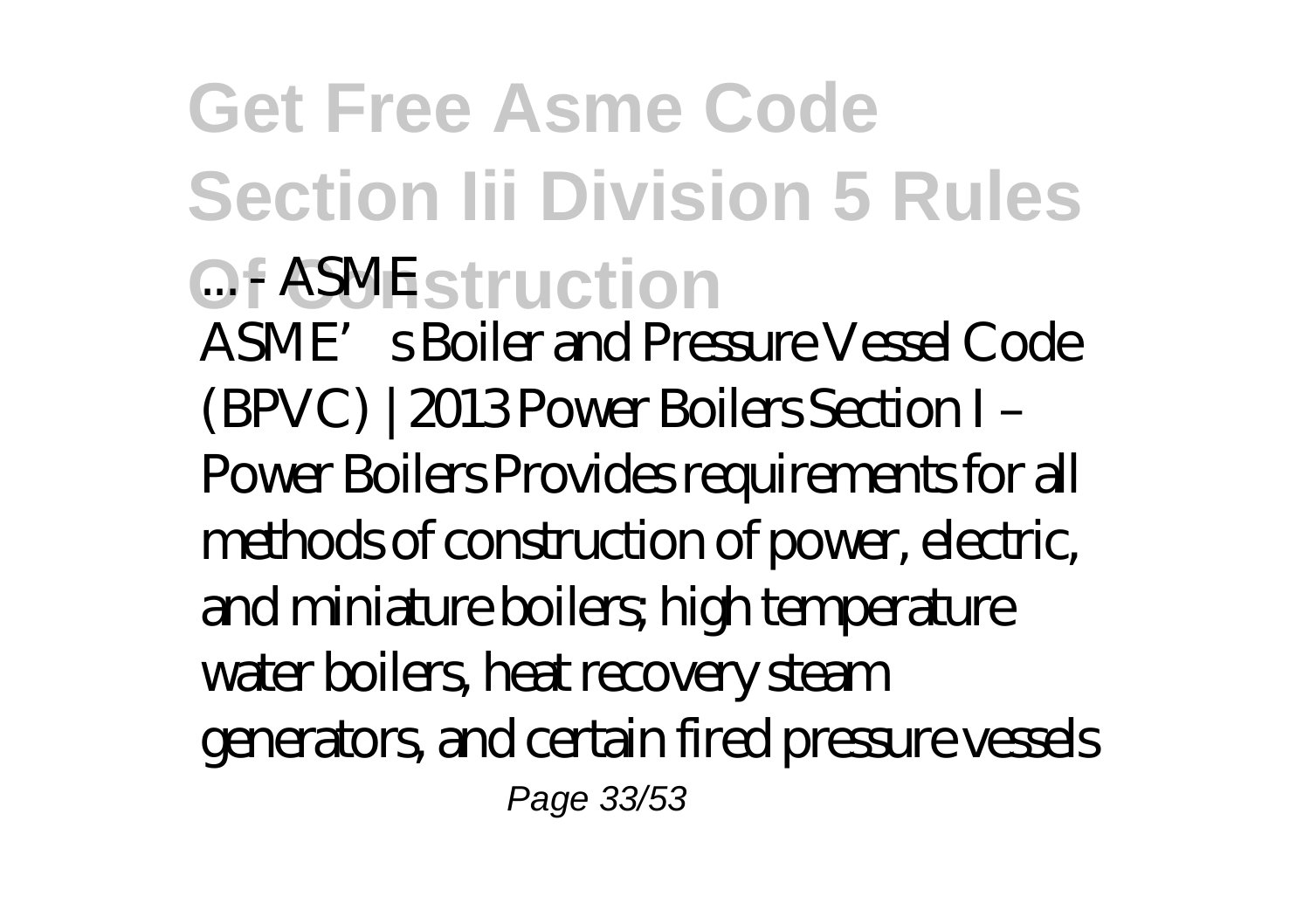**Get Free Asme Code Section Iii Division 5 Rules** to be used in stationary service; and power

*ASME Boiler and Pressure Vessel Code* asme section iii div 1 subsection nf code requirements. supporting new build and nuclear manufacturing in asme. asme code section iii division 5 rules of construction. asme section iii nuclear certification process Page 34/53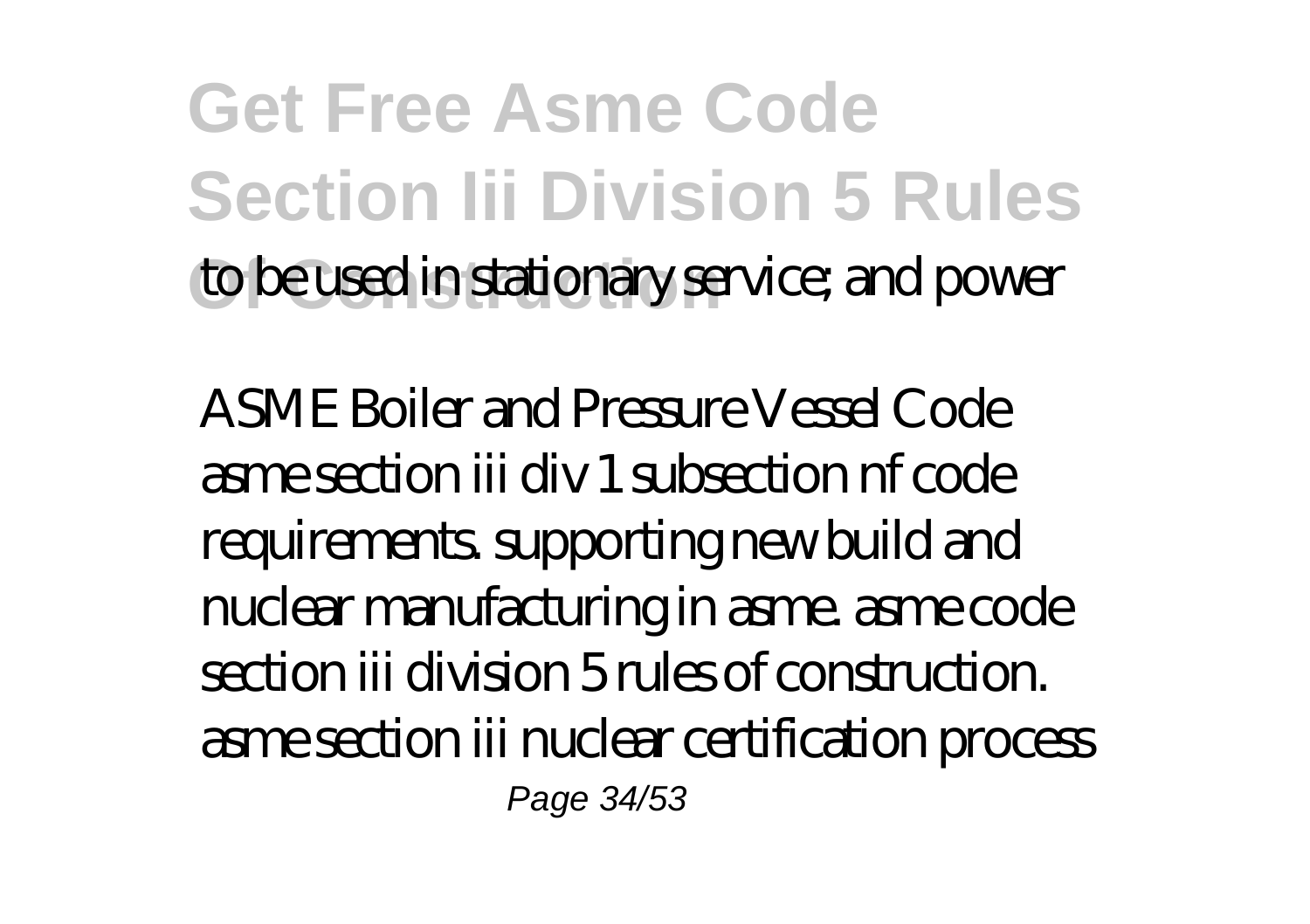**Get Free Asme Code Section Iii Division 5 Rules Of Construction** munich re. asme bpvc asme bpvc iii nd section iii division 1. asme section iii div 1 appendix f asme mechanical.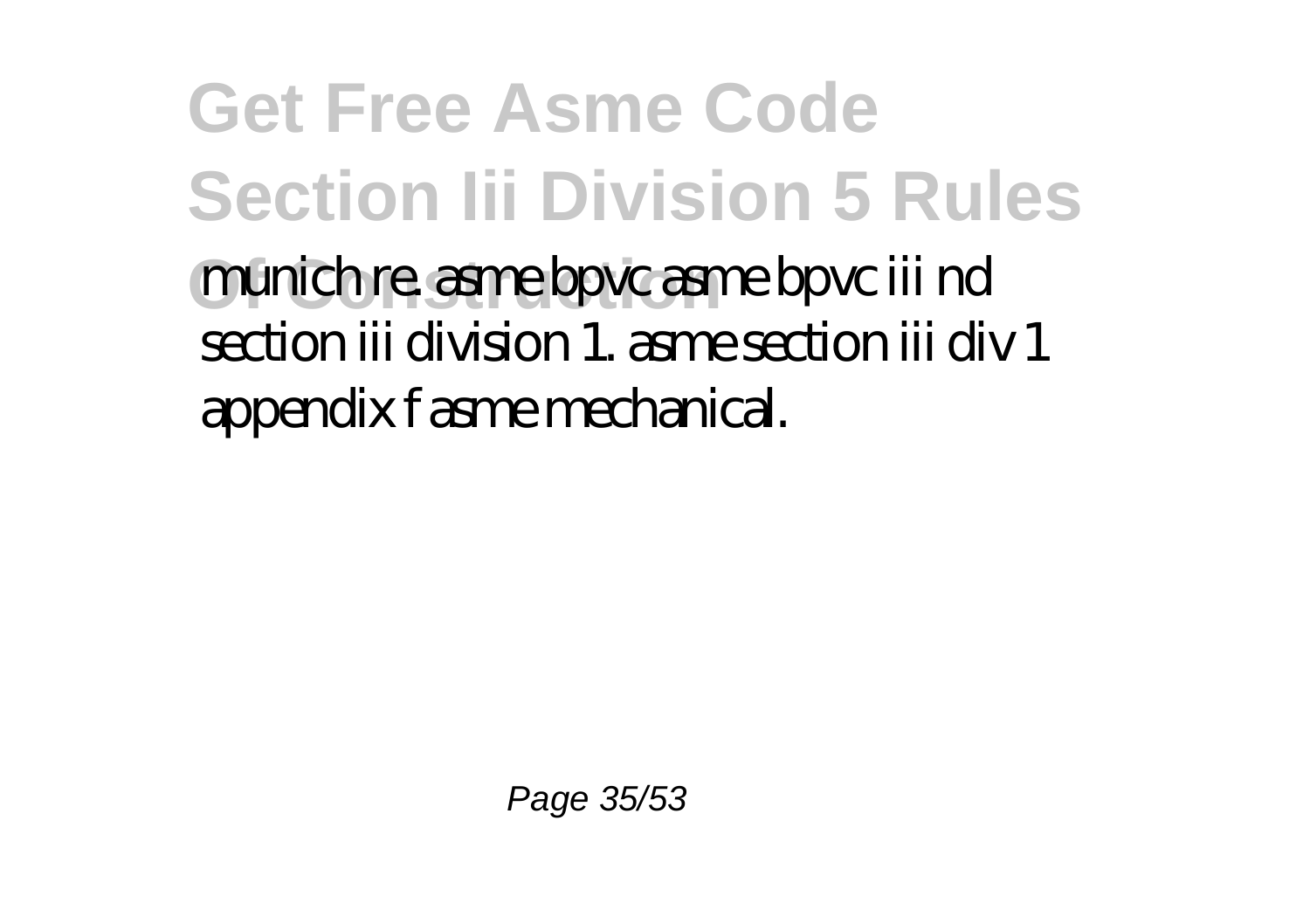### **Get Free Asme Code Section Iii Division 5 Rules Of Construction**

This paper provides commentary on a new division under Section III of the ASME Page 36/53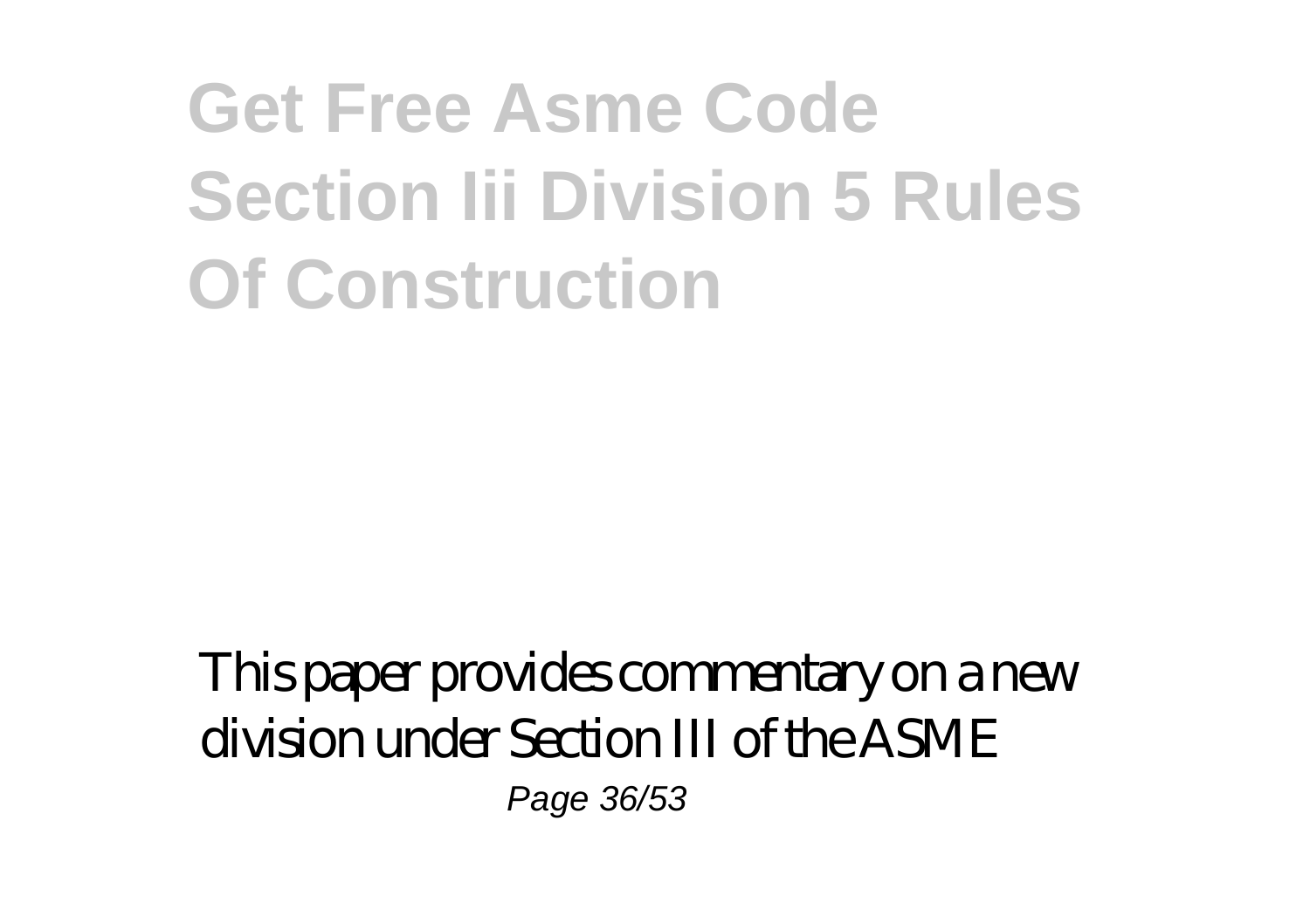**Get Free Asme Code Section Iii Division 5 Rules** Boiler and Pressure Vessel (BPV) Code. This new Division 5 has an issuance date of November 1, 2011 and is part of the 2011 Addenda to the 2010 Edition of the BPV Code. The new Division covers the rules for the design, fabrication, inspection and testing of components for high temperature nuclear reactors. Information is provided on Page 37/53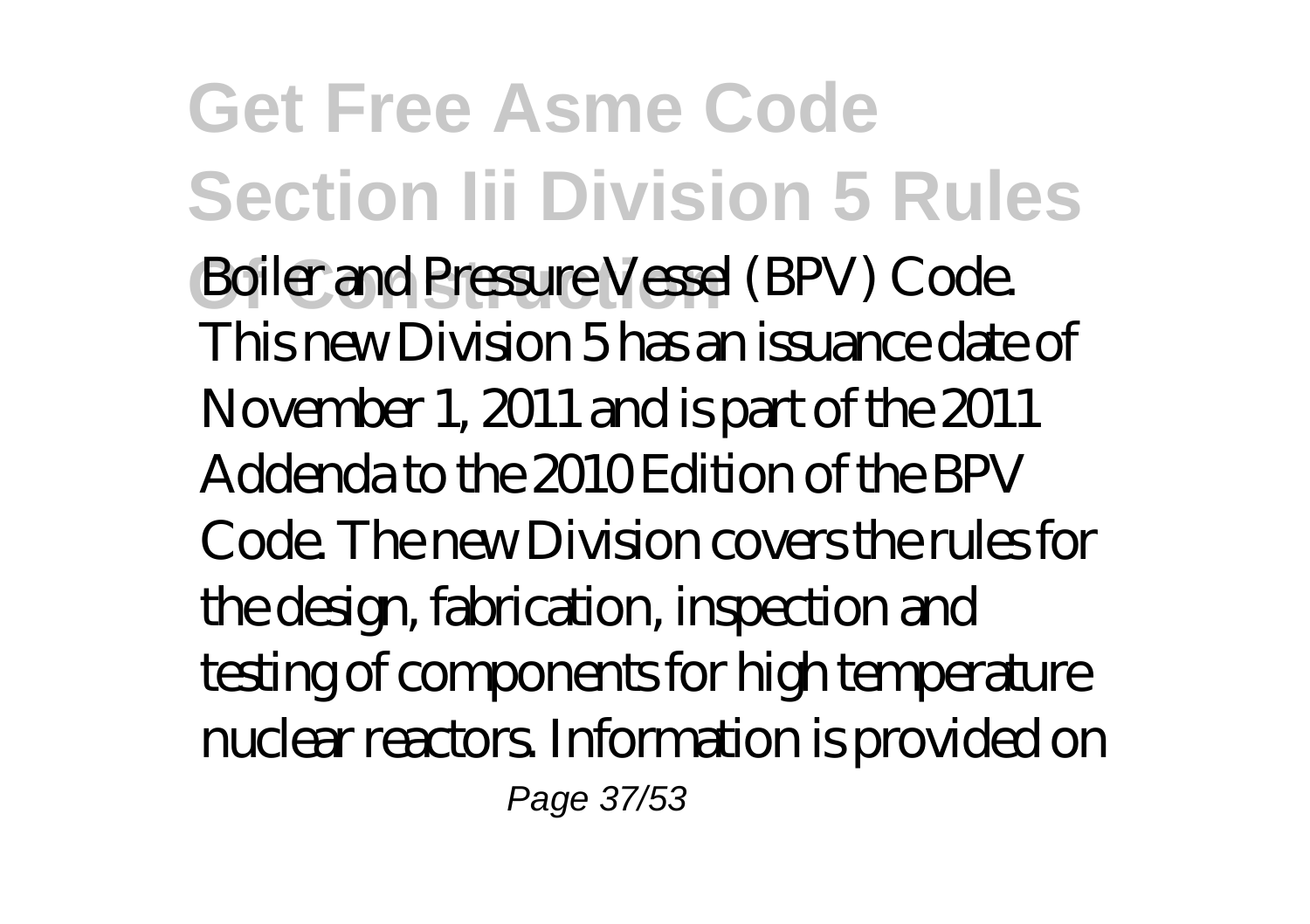**Get Free Asme Code Section Iii Division 5 Rules** the scope and need for Division 5, the structure of Division 5, where the rules originated, the various changes made in finalizing Division 5, and the future nearterm and long-term expectations for Division 5 development. Portions of this paper were based on Chapter 17 of the Companion Guide to the ASME Boiler & Page 38/53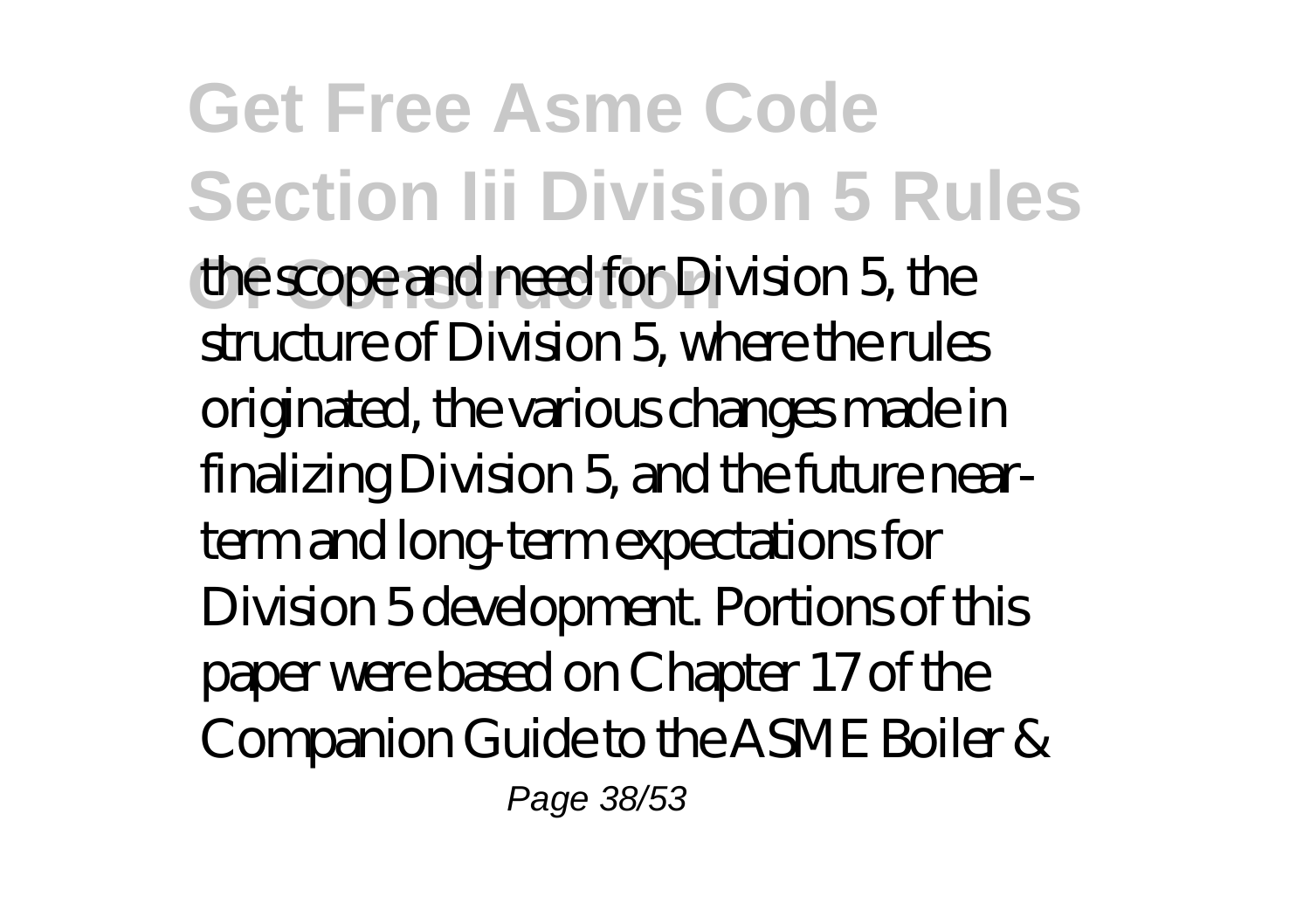**Get Free Asme Code Section Iii Division 5 Rules** Pressure Vessel Code, Fourth Edition, © ASME, 2012, Reference.

This is Volume 1 of the fully revised second edition. Organized to provide the technical professional with ready access to practical solutions, this revised, three-volume, 2,100-page second edition brings to life Page 39/53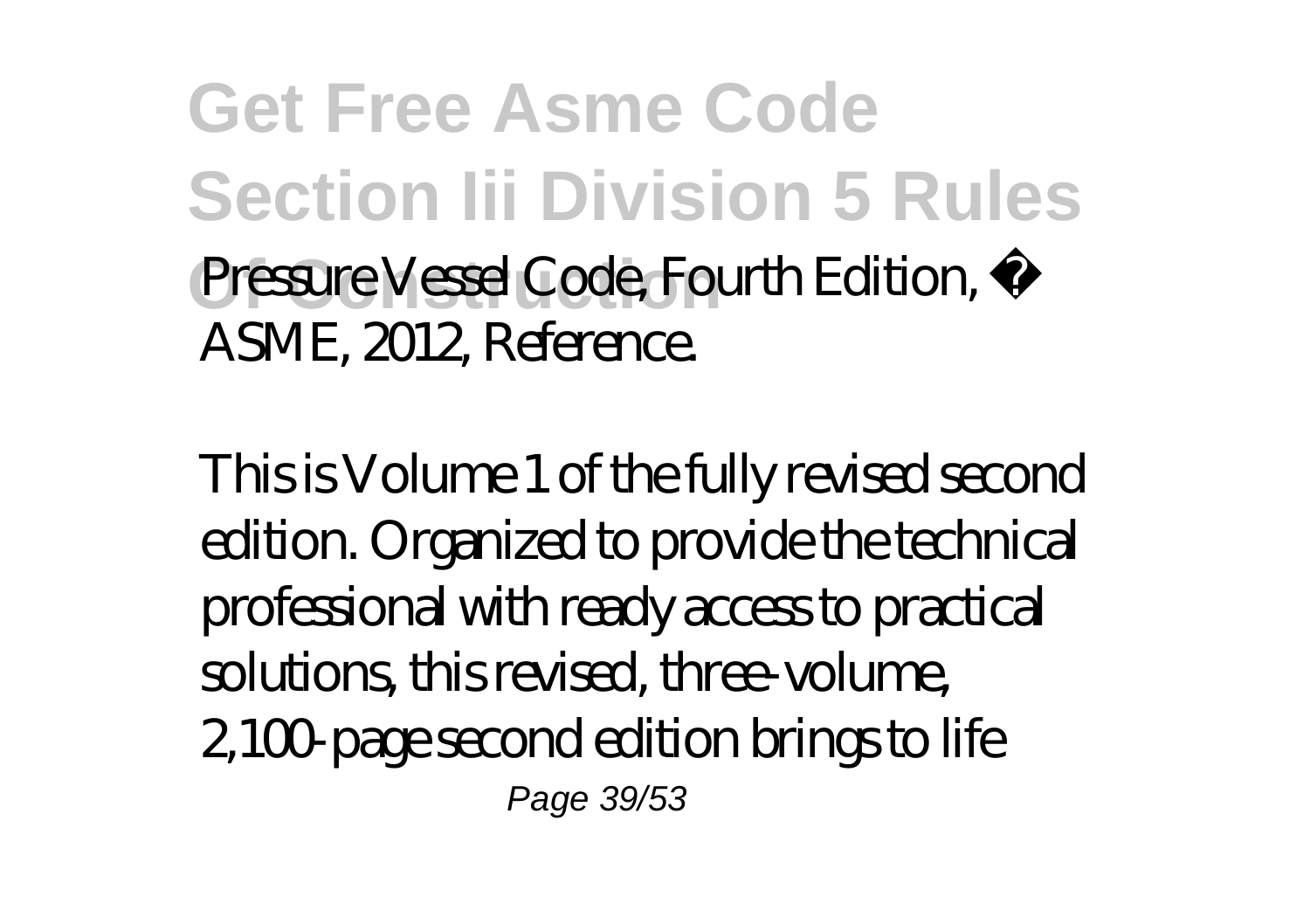#### **Get Free Asme Code Section Iii Division 5 Rules essential ASME Codes with authoritative** commentary, examples, explanatory text, tables, graphics, references, and annotated bibliographic notes. This new edition has been fully updated to the current 2004 Code, except where specifically noted in the text. Gaining insights from the 78 contributors with professional expertise in Page 40/53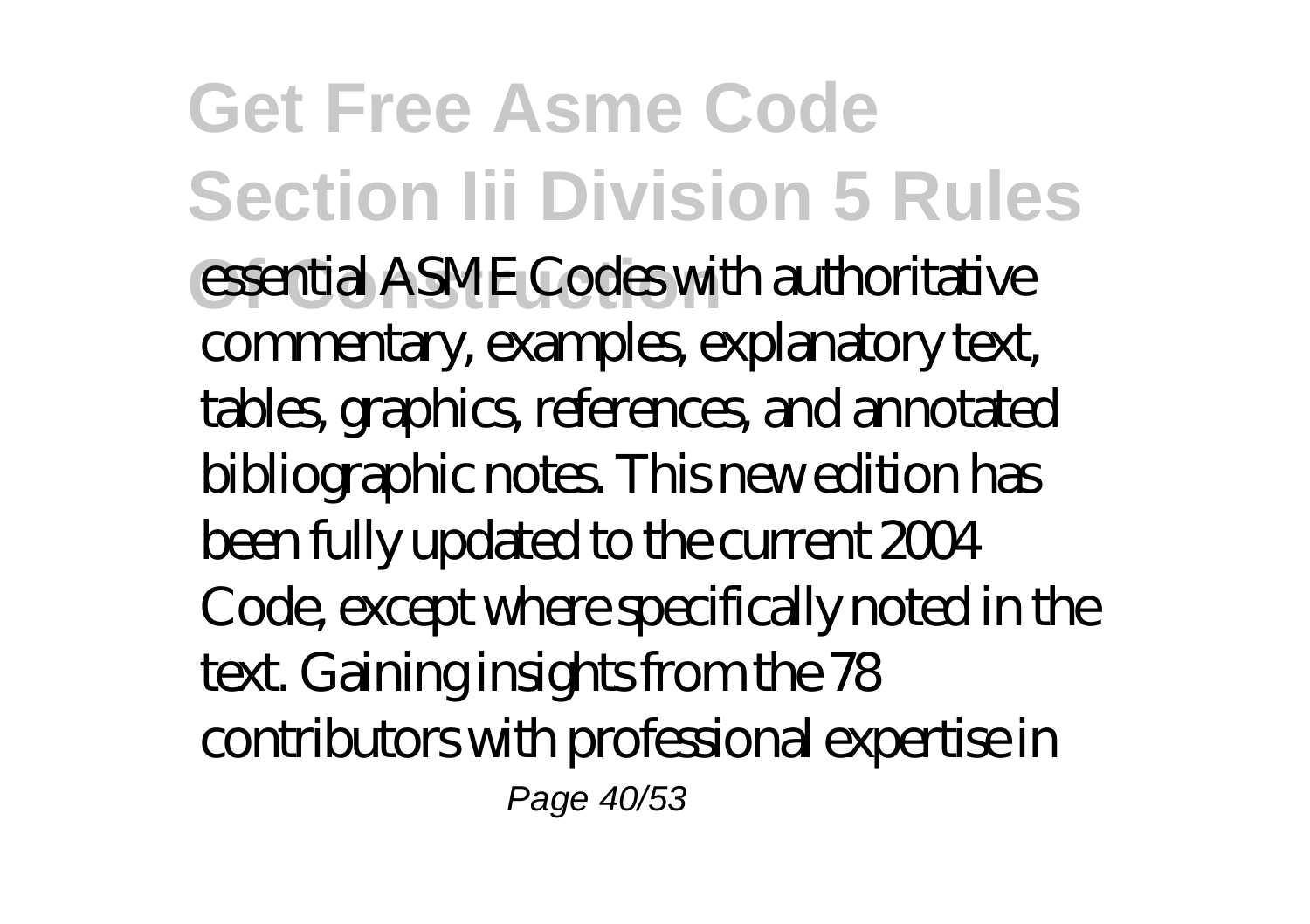**Get Free Asme Code Section Iii Division 5 Rules Of Construction** the full range of pressure vessel and piping technologies, you find answers to your questions concerning the twelve sections of the ASME Boiler and Pressure Vessel Code, as well as the B31.1 and B31.3 Piping Codes. In addition, you find useful examinations of special topics including rules for accreditation and certification; perspective Page 41/53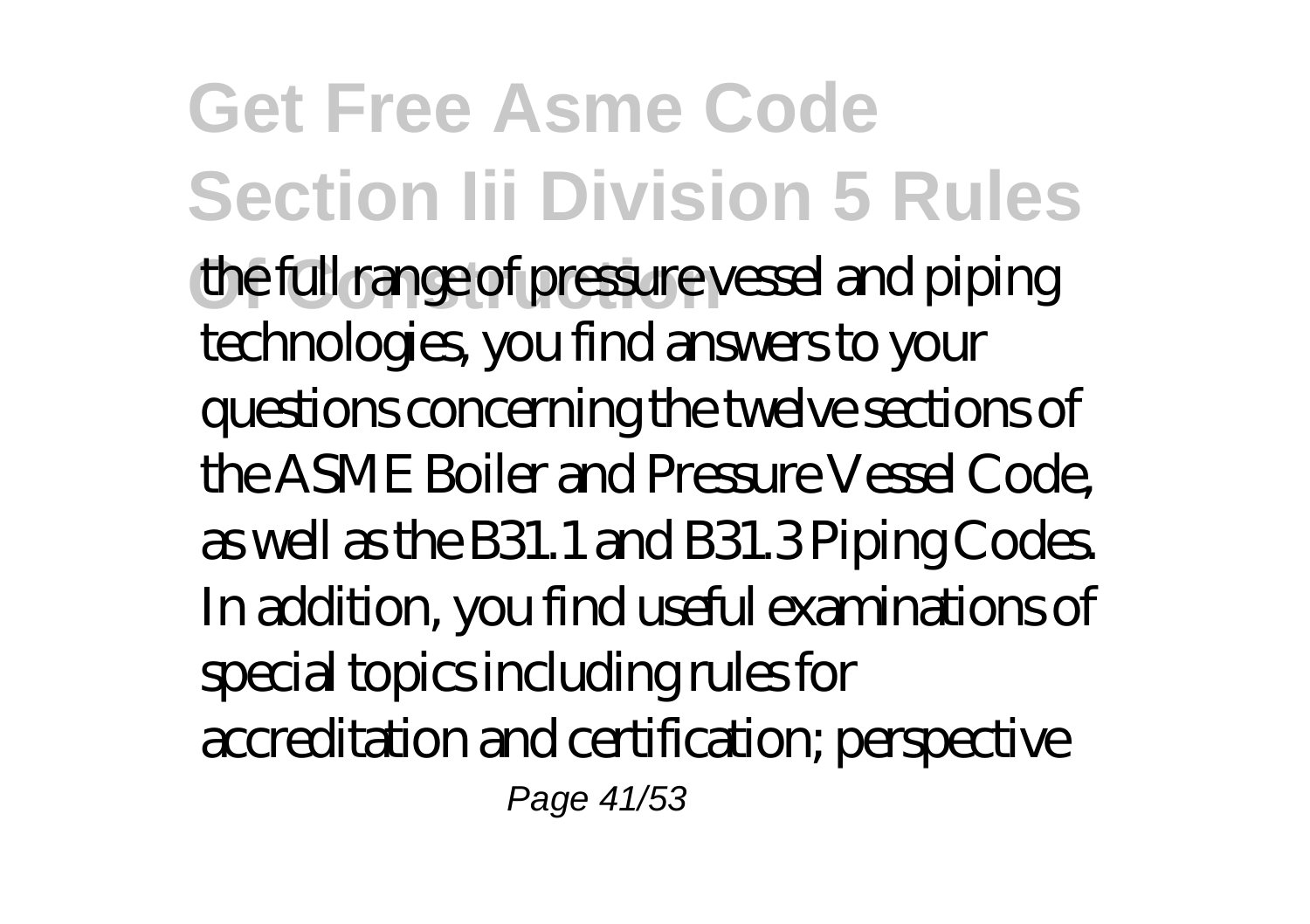**Get Free Asme Code Section Iii Division 5 Rules Of Construction** on cyclic, impact, and dynamic loads; functionality and operability criteria; fluids; pipe vibration; stress intensification factors, stress indices, and flexibility factors; code design and evaluation for cyclic loading; and bolted-flange joints and connections.

Alloy 617 is the leading candidate material Page 42/53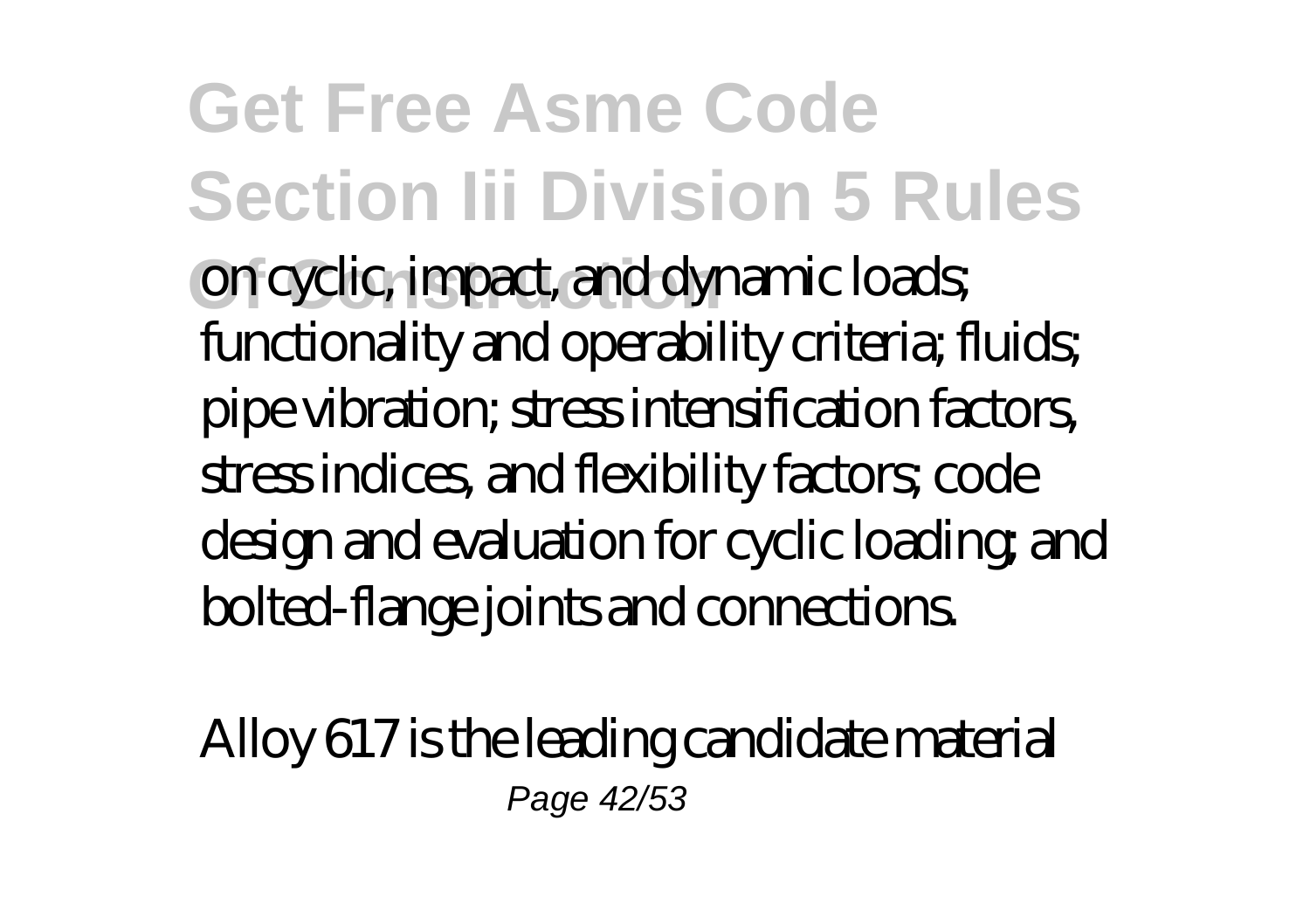**Get Free Asme Code Section Iii Division 5 Rules** for an intermediate heat exchanger for the very high temperature reactor. To evaluate the behavior of this material in the expected service conditions, strain controlled cyclic tests that include long hold times up to 240 minutes at maximum tensile strain were conducted at 850°C. In terms of the total number of cycles to failure, the fatigue Page 43/53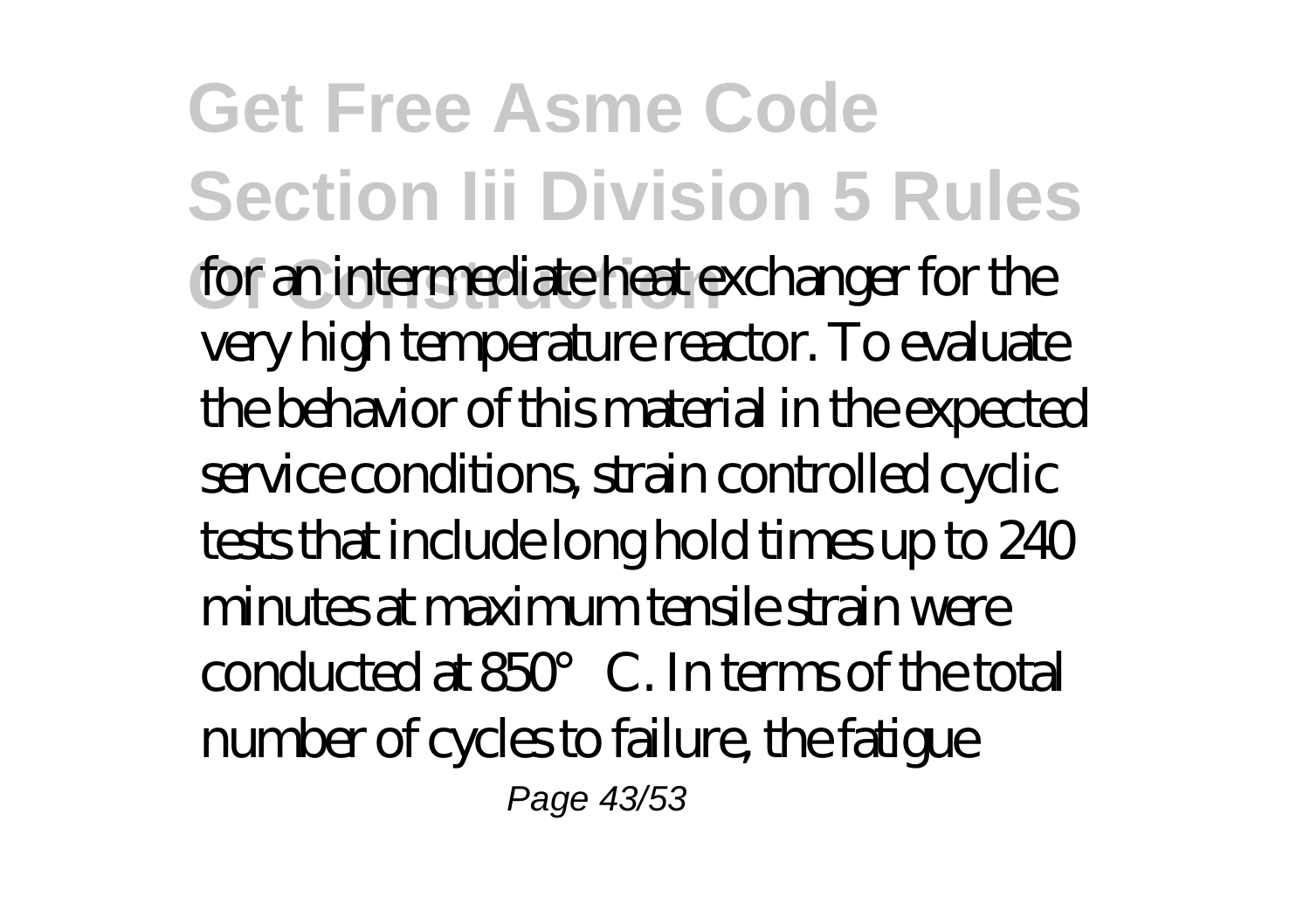**Get Free Asme Code Section Iii Division 5 Rules Of Construction** resistance decreased when a hold time was added at peak tensile strain. Increases in the tensile hold duration degraded the creep fatigue resistance, at least to the investigated strain controlled hold time of up to 60 minutes at the 0.3% strain range and 240 minutes at the 1.0% strain range. The creep fatigue deformation mode is considered Page 44/53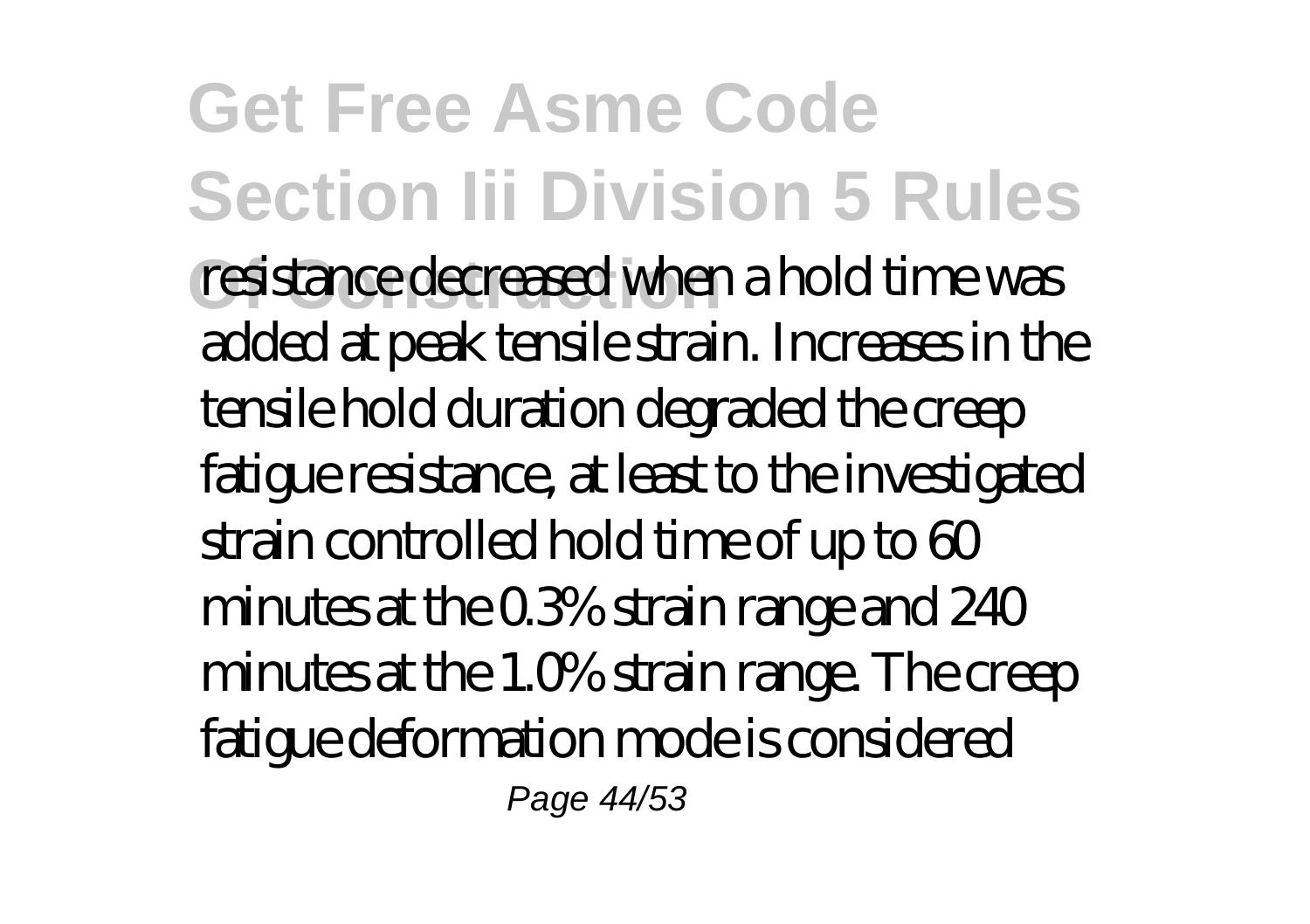**Get Free Asme Code Section Iii Division 5 Rules** relative to the lack of saturation, or continually decreasing number of cycles to failure with increasing hold times. Additionally, preliminary values from the 850°C creep fatigue data are calculated for the creep fatigue damage diagram and have higher values of creep damage than those from tests at 950°C.

Page 45/53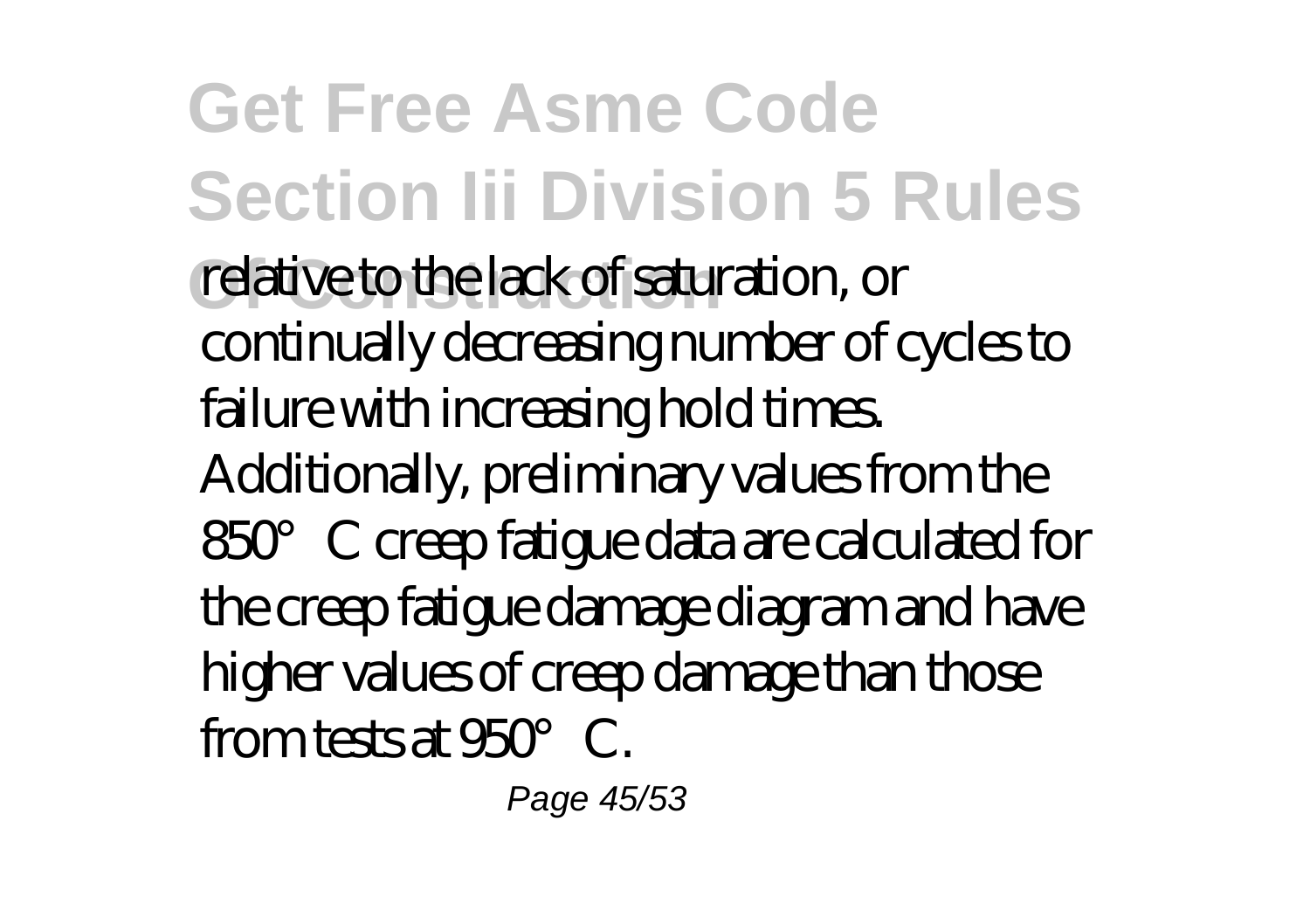### **Get Free Asme Code Section Iii Division 5 Rules Of Construction**

American Society of Mechanical Engineers (ASME) Codes and New and Revised Code Cases (US Nuclear Regulatory Commission Regulation) (NRC) (2018 Edition) The Law Library presents the complete text of the Page 46/53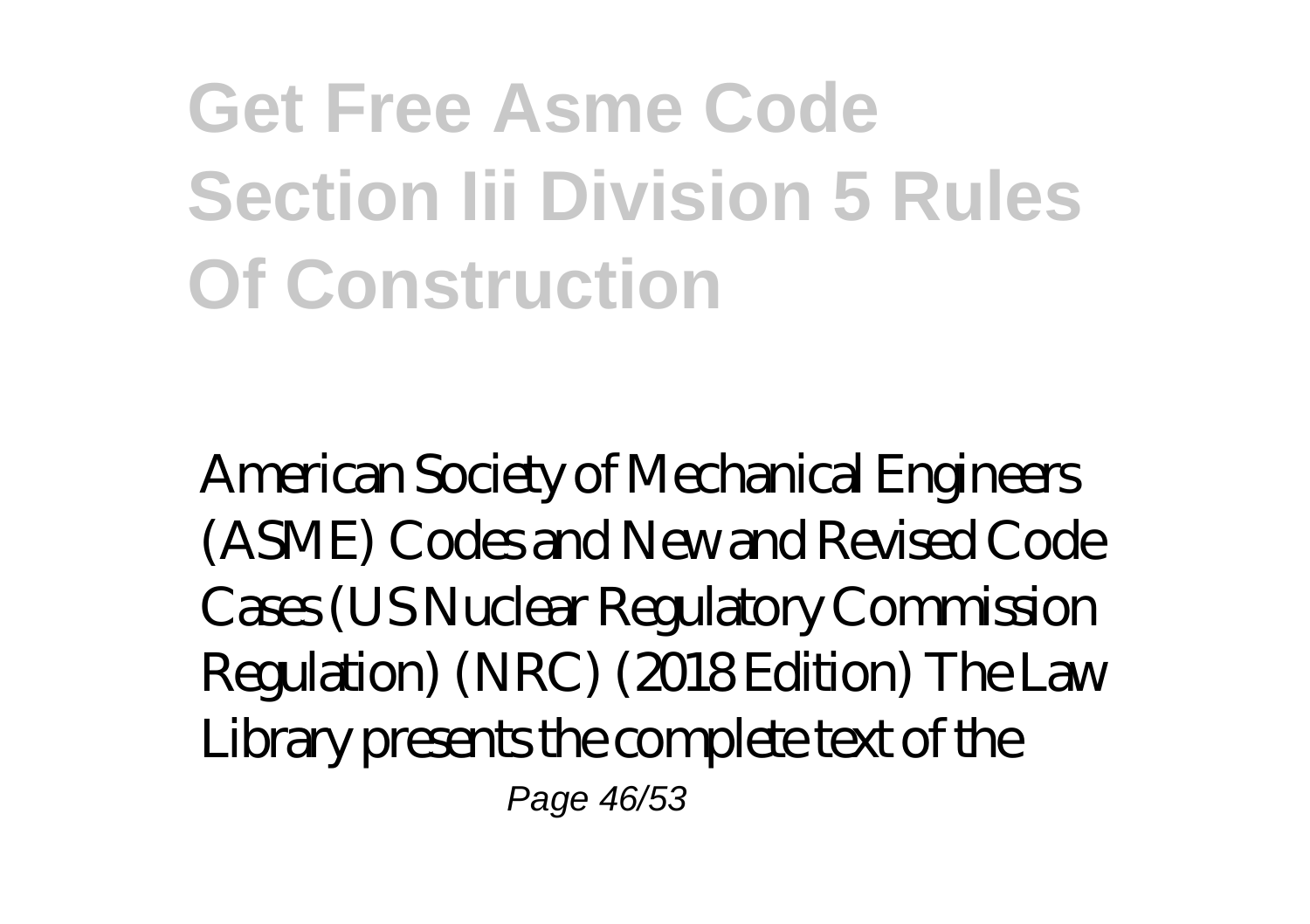### **Get Free Asme Code Section Iii Division 5 Rules**

American Society of Mechanical Engineers (ASME) Codes and New and Revised Code Cases (US Nuclear Regulatory Commission Regulation) (NRC) (2018 Edition). Updated as of May 29, 2018 The NRC is amending its regulations to incorporate by reference the 2005 Addenda (July 1, 2005) and 2006 Addenda (July 1, 2006) to the Page 47/53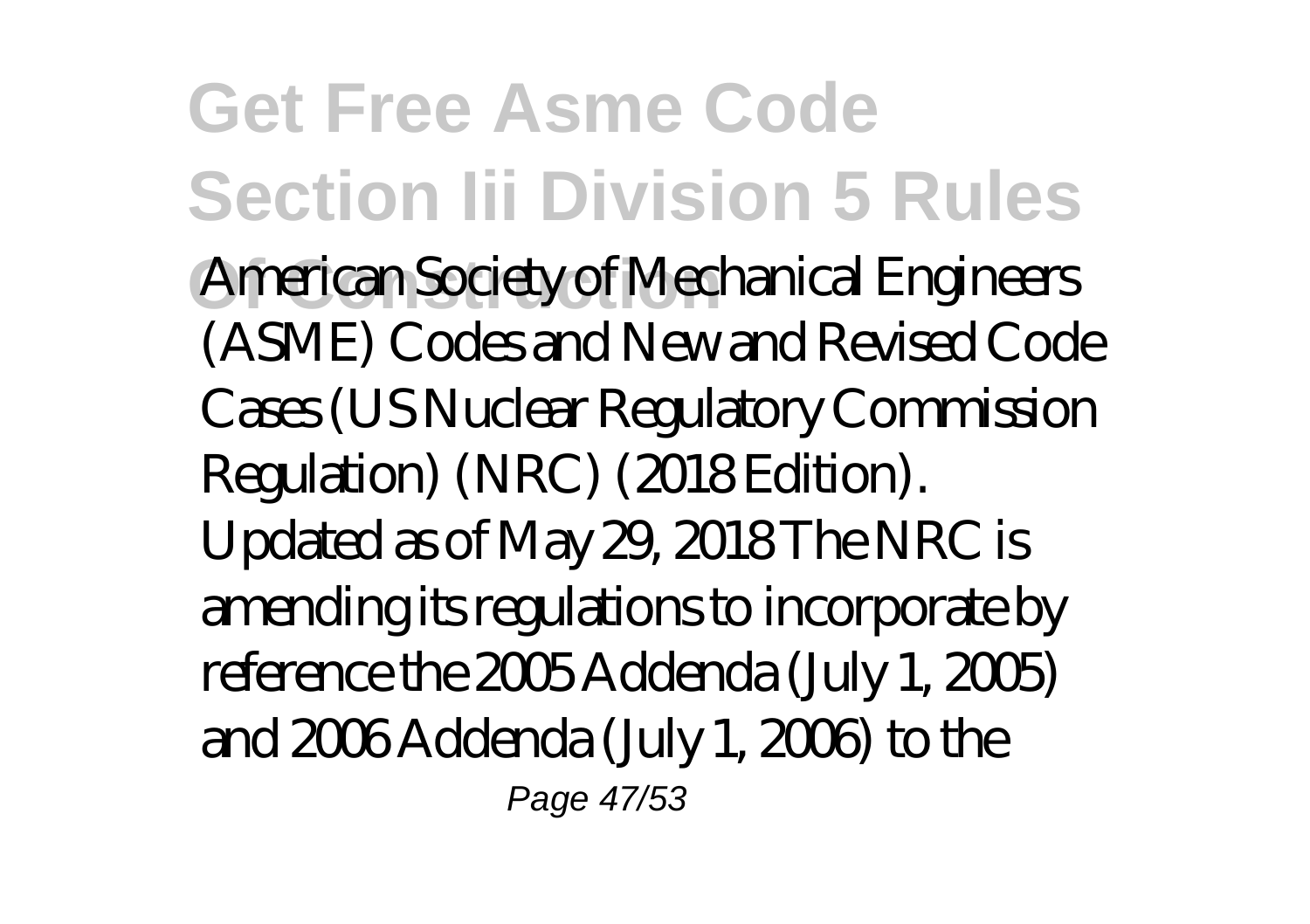**Get Free Asme Code Section Iii Division 5 Rules Of Construction** 2004 ASME Boiler and Pressure Vessel Code, Section III, Division 1; 2007 ASME Boiler and Pressure Vessel Code, Section III, Division 1, 2007 Edition (July 1, 2007), with 2008a Addenda (July 1, 2008); 2005 Addenda (July 1, 2005) and 2006 Addenda (July 1, 2006) to the 2004 ASME Boiler and Pressure Vessel Code, Section XI, Division Page 48/53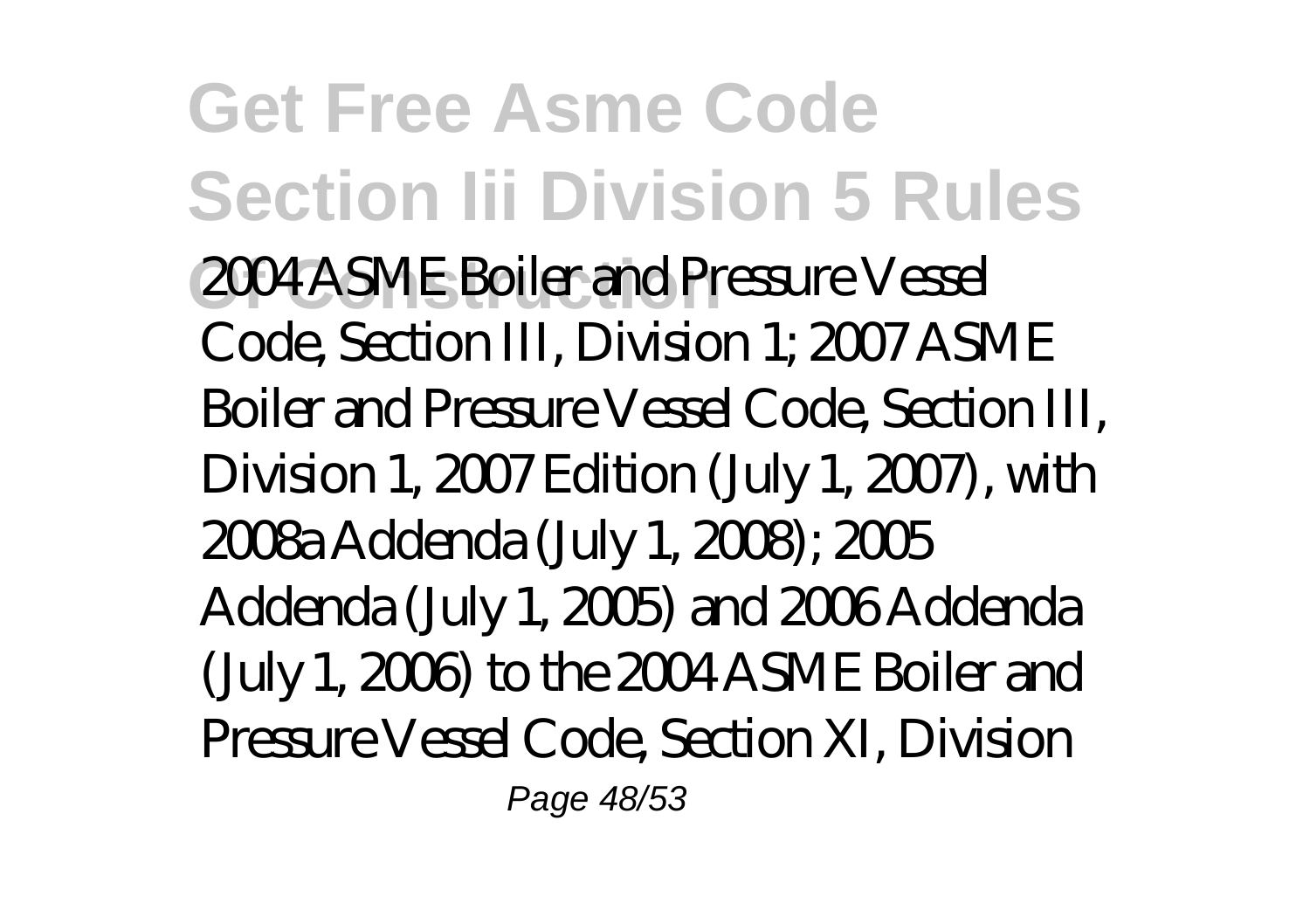**Get Free Asme Code Section Iii Division 5 Rules Of Construction** 1; 2007 ASME Boiler and Pressure Vessel Code, Section XI, Division 1, 2007 Edition (July 1, 2007), with 2008a Addenda (July 1, 2008); and 2005 Addenda, ASME OMa Code-2005 (approved July 8, 2005) and 2006 Addenda, ASME OMb Code-2006 (approved July 6, 2006) to the 2004 ASME Code for Operation and Maintenance of Page 49/53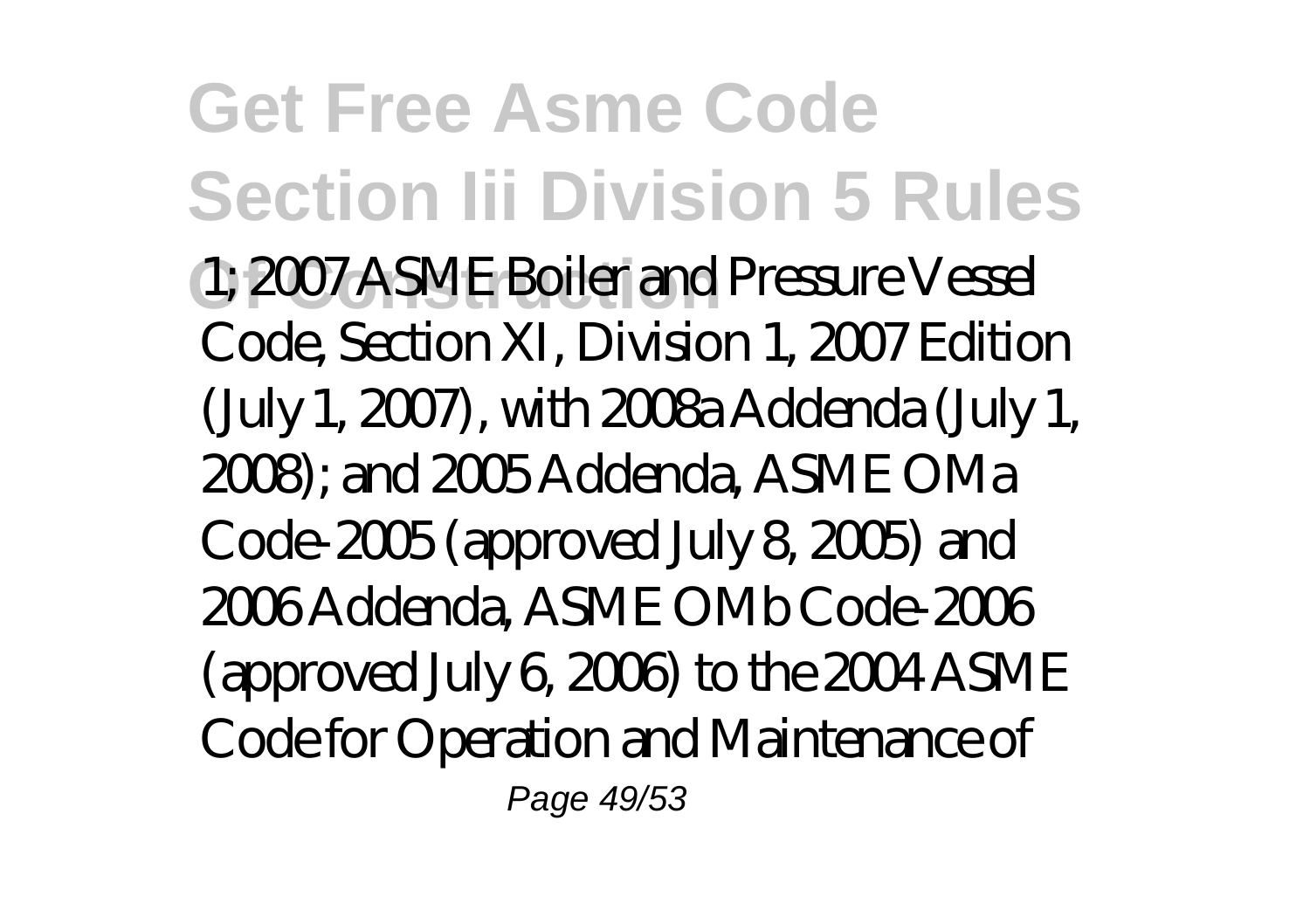**Get Free Asme Code Section Iii Division 5 Rules** Nuclear Power Plants (OM Code). The NRC is also incorporating by reference (with conditions on their use) ASME Boiler and Pressure Vessel Code Case N-722-1, "Additional Examinations for PWR Pressure Retaining Welds in Class 1 Components Fabricated with Alloy 600/82/182 Materials, Section XI, Division 1," Supplement 8, Page 50/53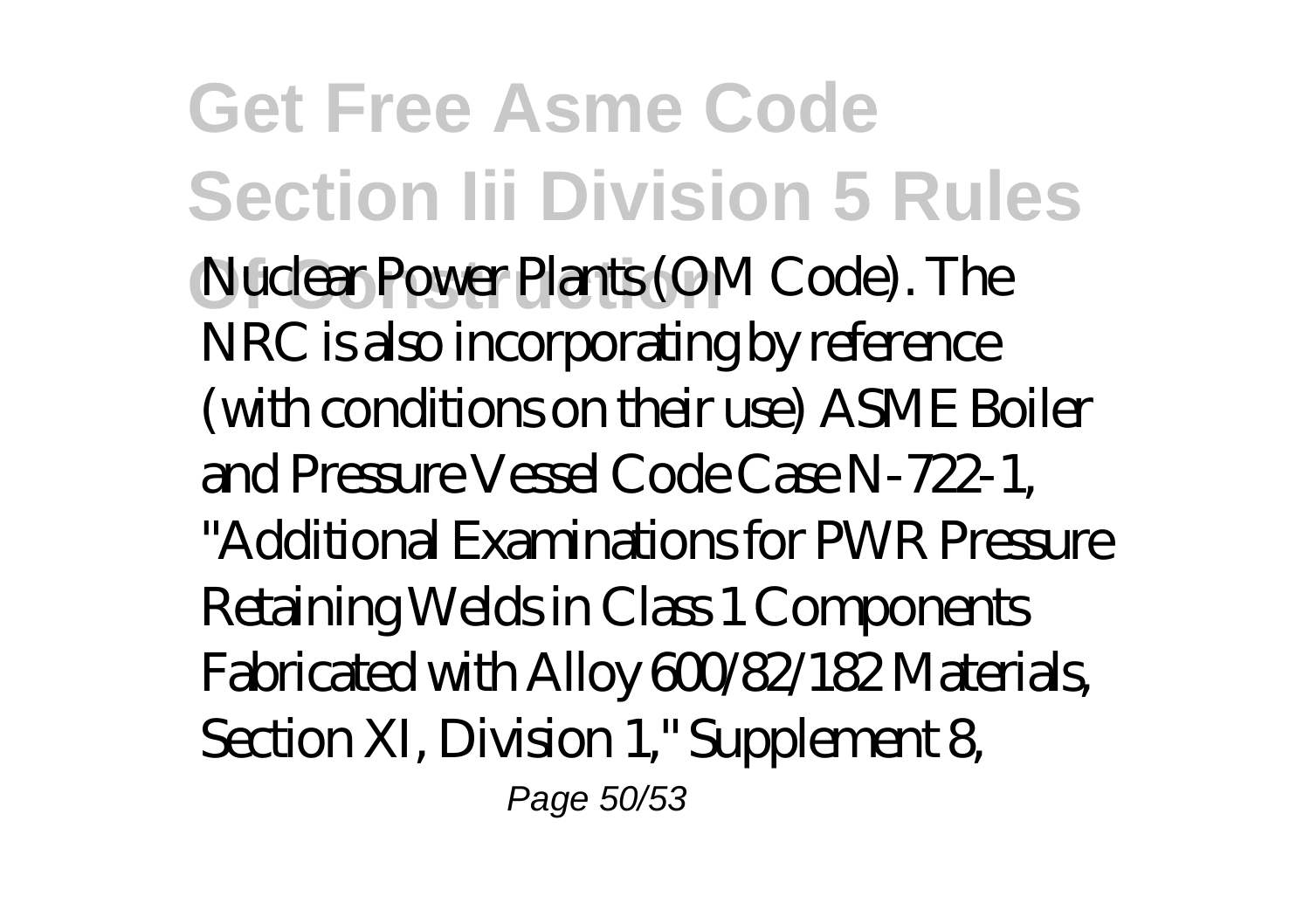**Get Free Asme Code Section Iii Division 5 Rules Of Construction** ASME approval date: January 26, 2009, and ASME Boiler and Pressure Vessel Code Case N-770-1, "Alternative Examination Requirements and Acceptance Standards for Class 1 PWR Piping and Vessel Nozzle Butt Welds Fabricated With UNS N06082 or UNS W86182 Weld Filler Material With or Without Application of Listed Mitigation Page 51/53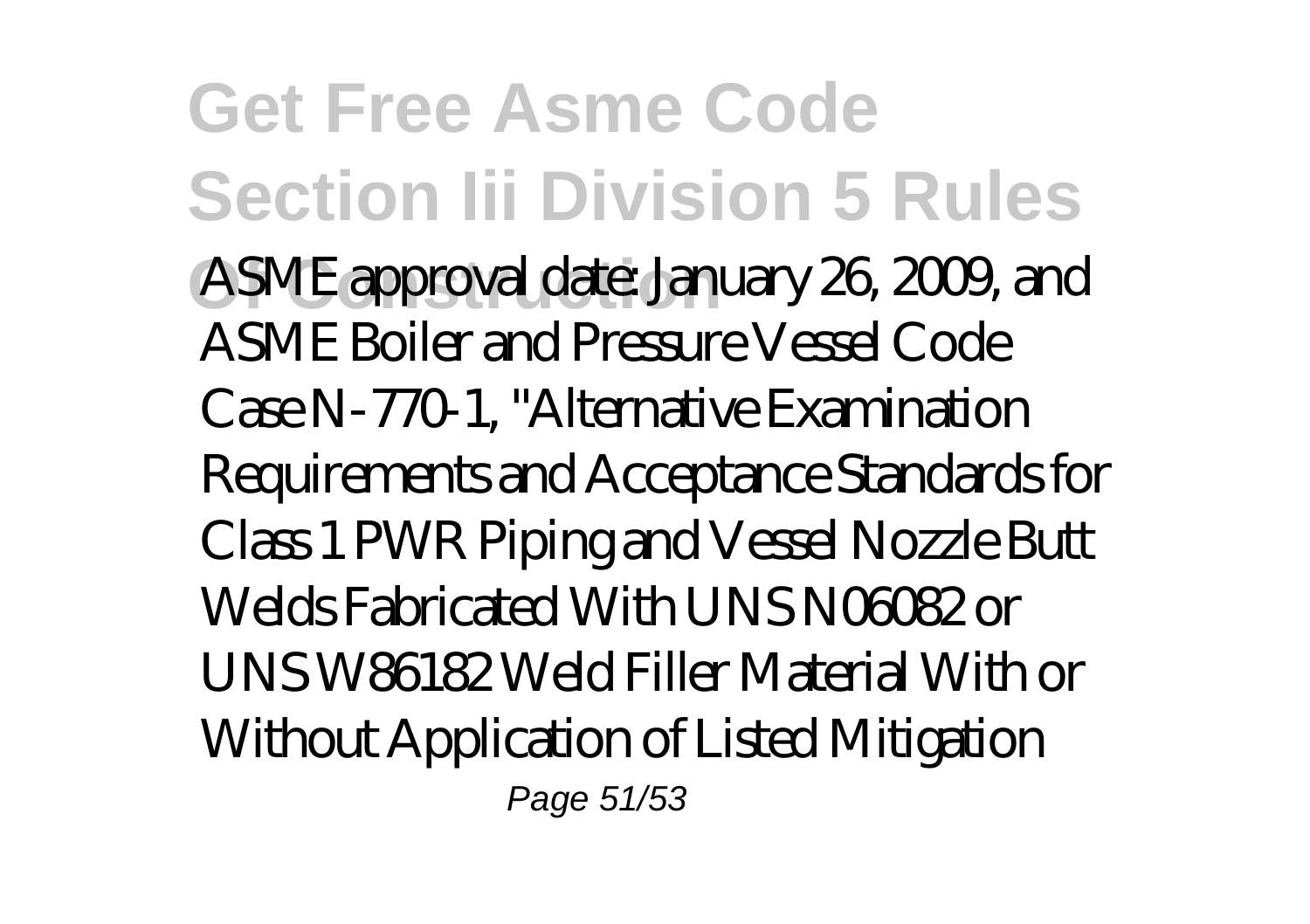**Get Free Asme Code Section Iii Division 5 Rules Of Construction** Activities, Section XI, Division 1," ASME approval date: December 25, 2009. This book contains: - The complete text of the American Society of Mechanical Engineers (ASME) Codes and New and Revised Code Cases (US Nuclear Regulatory Commission Regulation) (NRC) (2018 Edition) - A table of contents with the page number of each Page 52/53